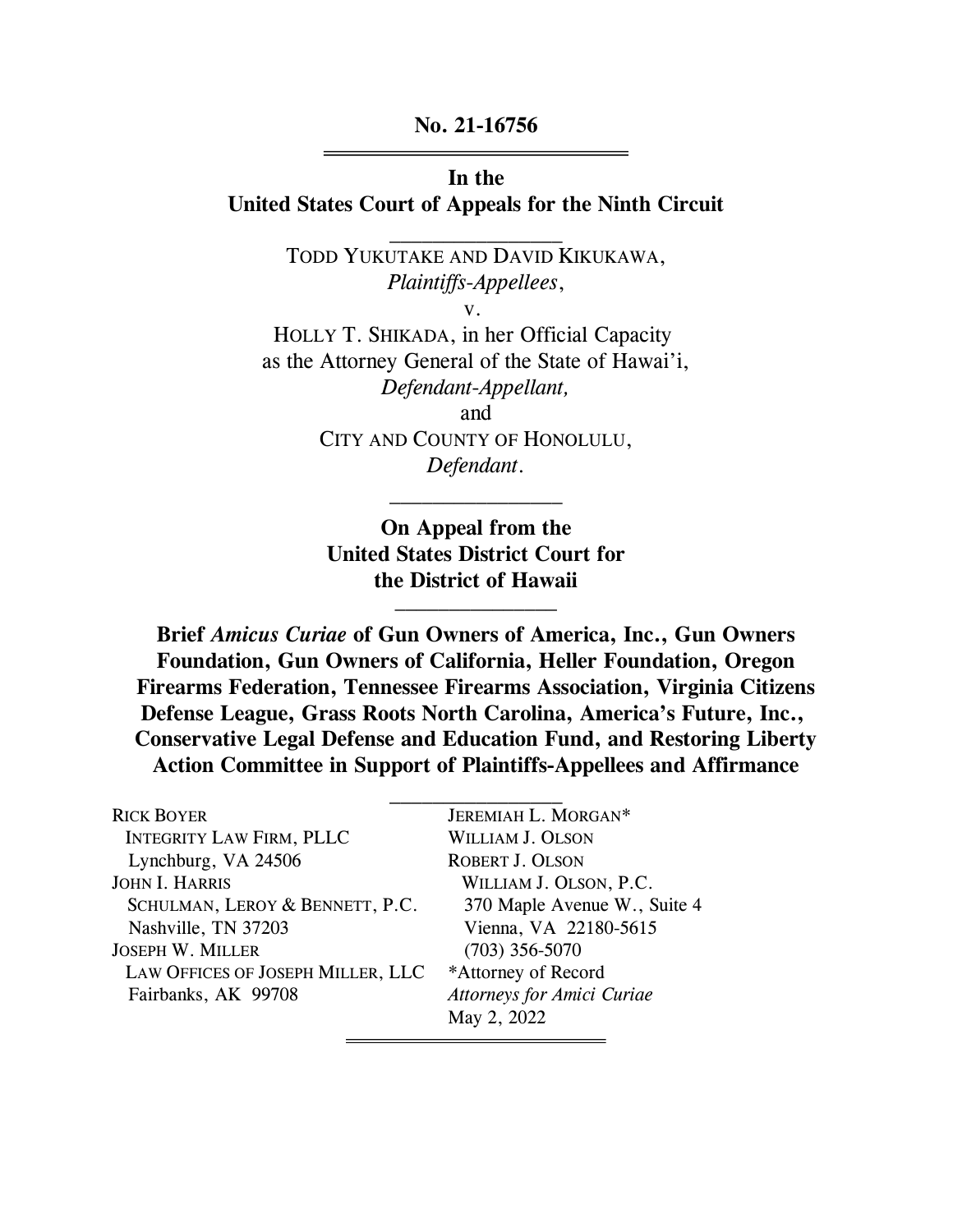#### DISCLOSURE STATEMENT

The amici curiae herein, Gun Owners of America, Inc., Gun Owners Foundation, Gun Owners of California, Heller Foundation, Oregon Firearms Federation, Tennessee Firearms Association, Virginia Citizens Defense League, Grass Roots North Carolina, America's Future, Inc., Conservative Legal Defense and Education Fund, and Restoring Liberty Action Committee, through their undersigned counsel, submit this Disclosure Statement pursuant to Federal Rules of Appellate Procedure 26.1 and 29(a)(4)(A). These amici curiae are non-stock, nonprofit corporations, except for Restoring Liberty Action Committee, which is an educational organization, none of which has any parent company, and no person or entity owns them or any part of them.

The *amici curiae* are represented herein by Jeremiah L. Morgan, who is counsel of record; William J. Olson and Robert J. Olson, of William J. Olson, P.C., 370 Maple Avenue West, Suite 4, Vienna, Virginia 22180-5615. These amici are also represented herein by Rick Boyer of Integrity Law Firm, PLLC, P.O. Box 10953, Lynchburg, Virginia 24506; John I. Harris of Schulman, Leroy & Bennett, P.C., 3310 West End Avenue, Suite 460, Nashville, Tennessee 37203; and Joseph W. Miller of Law Offices of Joseph Miller LLC,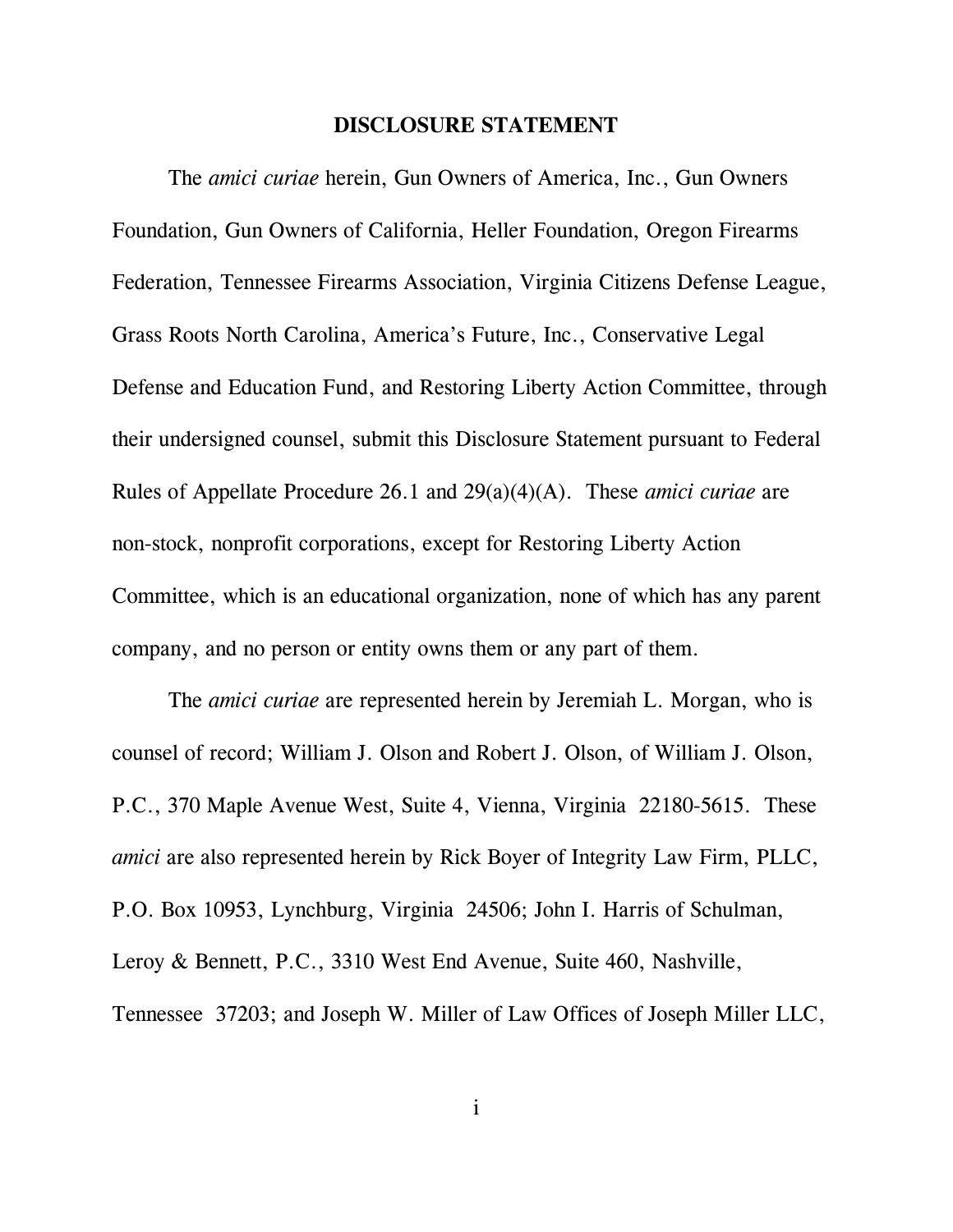P.O. Box 83440, Fairbanks, Alaska 99708.

s/Jeremiah L. Morgan Jeremiah L. Morgan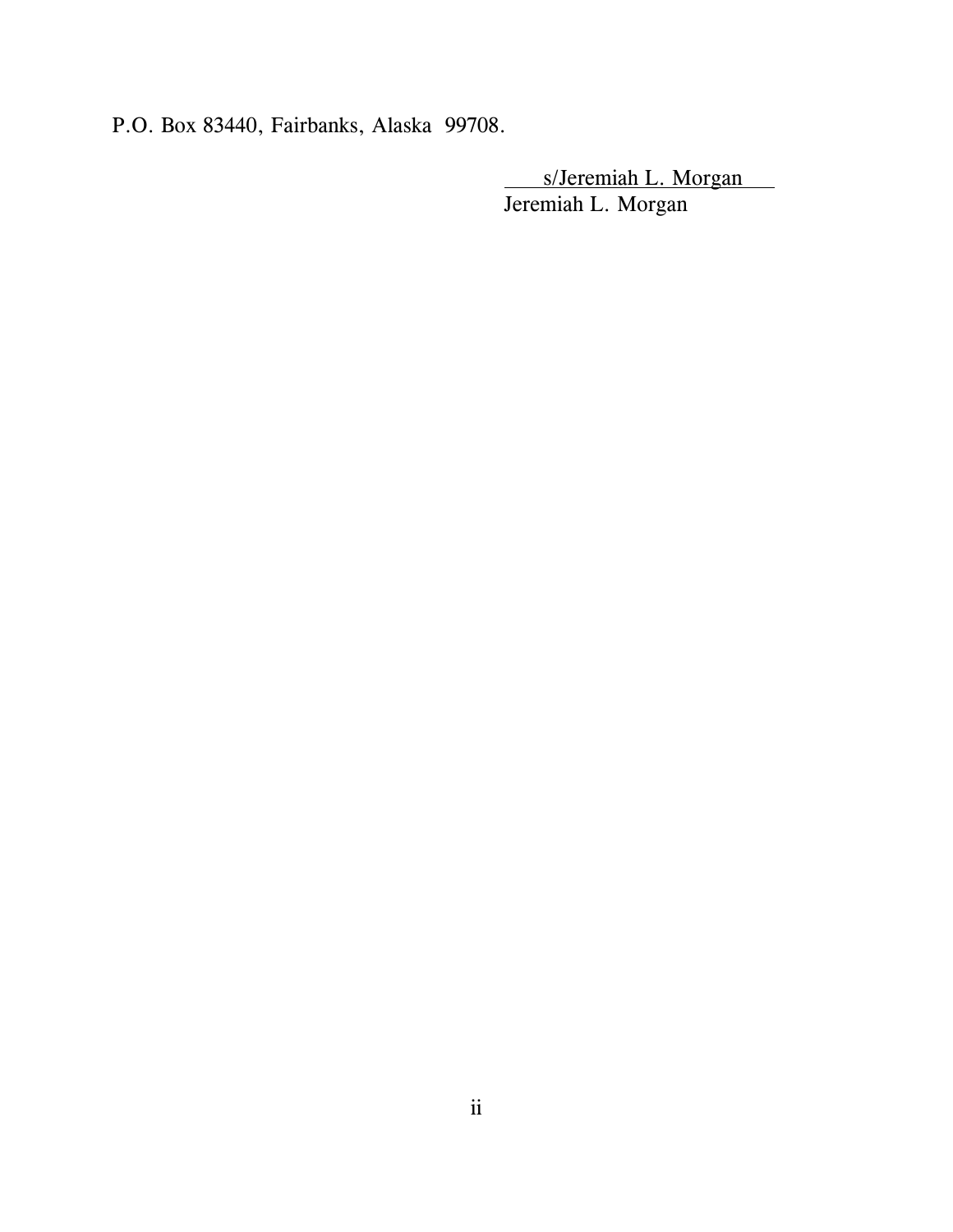# TABLE OF CONTENTS

|                                                                                               |                                                                      | -1                                                                                                         |  |
|-----------------------------------------------------------------------------------------------|----------------------------------------------------------------------|------------------------------------------------------------------------------------------------------------|--|
| SUMMARY OF ARGUMENT $\dots \dots \dots \dots \dots \dots \dots \dots \dots \dots \dots \dots$ |                                                                      |                                                                                                            |  |
|                                                                                               | <b>ARGUMENT</b>                                                      |                                                                                                            |  |
| $\mathbf{I}$ .                                                                                | HAWAII'S FIREARMS REGULATIONS VIOLATE THE TEXT AND<br>$\overline{4}$ |                                                                                                            |  |
|                                                                                               | A <sub>1</sub>                                                       | The Hawaii Statutory Scheme for Firearms Regulation<br>$\overline{4}$                                      |  |
|                                                                                               | B.                                                                   |                                                                                                            |  |
|                                                                                               | $\mathcal{C}$ .                                                      | The Immediate History Underlying the Second Amendment $\ldots$ 7                                           |  |
|                                                                                               | D.                                                                   |                                                                                                            |  |
|                                                                                               | E.                                                                   | The Historical Roots of Hawaii's Gun Control Regime Are                                                    |  |
| II.                                                                                           |                                                                      | SECOND AMENDMENT RIGHTS CANNOT BE LIMITED BY USE OF<br>JUDGE-EMPOWERING INTEREST-BALANCING TESTS 15        |  |
|                                                                                               |                                                                      | $CONCLUSION \ldots \ldots \ldots \ldots \ldots \ldots \ldots \ldots \ldots \ldots \ldots \ldots \ldots 21$ |  |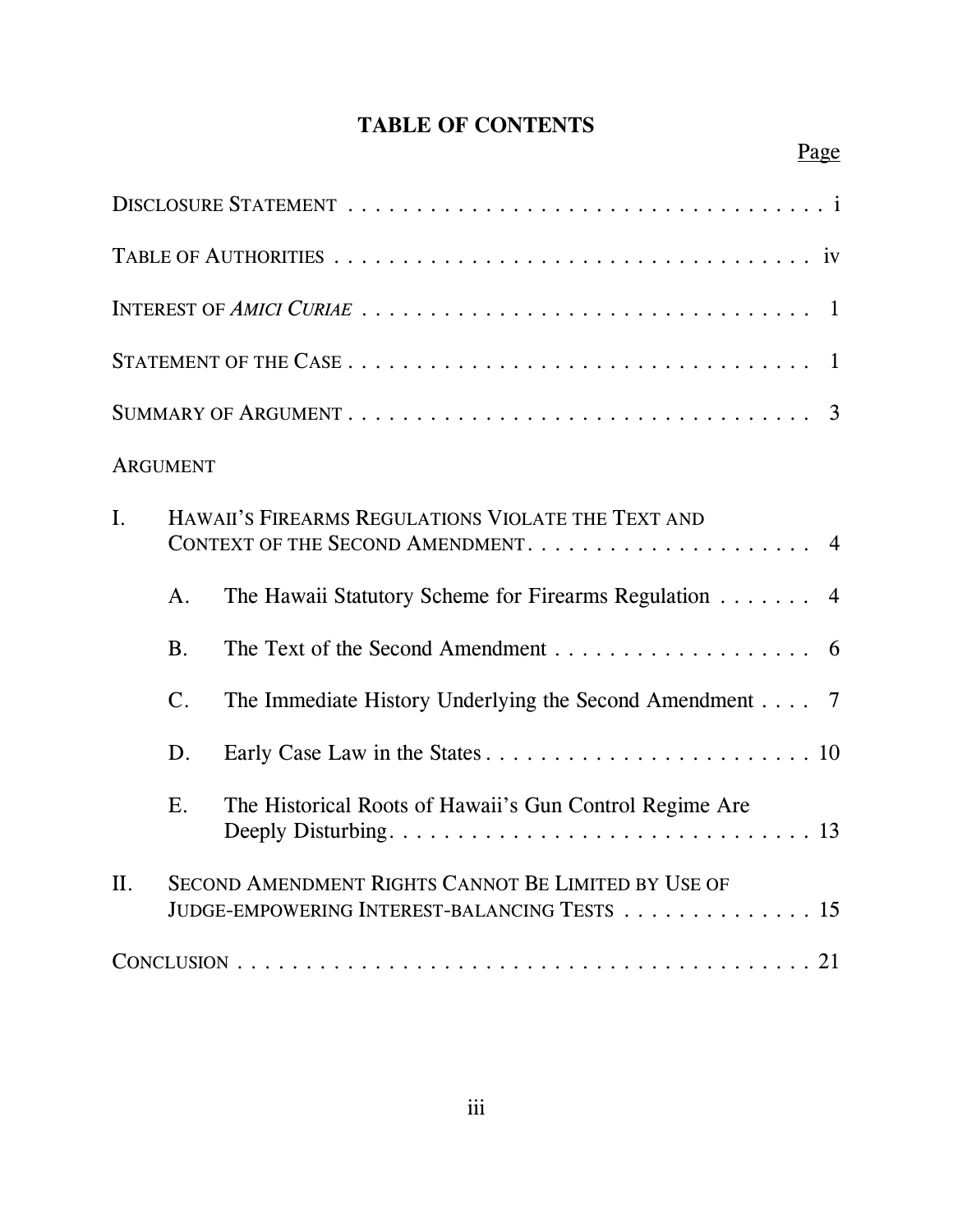# TABLE OF AUTHORITIES

# UNITED STATES CONSTITUTION

| <b>STATUTES</b>                                                                                                                       |
|---------------------------------------------------------------------------------------------------------------------------------------|
|                                                                                                                                       |
|                                                                                                                                       |
| <b>CASES</b>                                                                                                                          |
| <i>Bliss v. Commonwealth</i> , 12 Ky. $(2 \text{ Litt.}) 90 (1822) \ldots \ldots \ldots \ldots \ldots \ldots \ldots 11$               |
| District of Columbia v. Heller, 554 U.S. 570 (2008) $\dots \dots \dots$ 4, passim                                                     |
| Jackson v. City and County of San Francisco, 746 F.3d 953                                                                             |
|                                                                                                                                       |
| McDonald v. Chicago, 561 U.S. 742 (2010) $\dots \dots \dots \dots \dots \dots \dots \dots$                                            |
| <i>Nunn v. State</i> , 1 Ga. 243 (1846). $\ldots \ldots \ldots \ldots \ldots \ldots \ldots \ldots \ldots \ldots \ldots \ldots 10, 11$ |
|                                                                                                                                       |
| Young v. Hawaii, 992 F.3d 765 (9th Cir. 2021) 2, passim                                                                               |

# MISCELLANEOUS

| Jonathan Elliot, ed., The Debates in the Several State Conventions on the |
|---------------------------------------------------------------------------|
|                                                                           |
| J. Greenspan, "Hawaii's Monarchy Overthrown with U.S. Support,            |
| 120 Years Ago," <i>History.com</i> (Jan. 17, 2013). 14                    |
|                                                                           |
|                                                                           |
| "Odd Fighting Units: The Honolulu Rifles during the Hawaii                |
| Rebellions, 1887-1895," Debor044.blogspot.com 14                          |
| P. O'Donnell, "Exclusive–O'Donnell: American Sovereignty: The Battles     |
|                                                                           |
| R. Orrison, "Militia, Minutemen, and Continentals: The American           |
| Military Force in the American Revolution," American Battlefield          |
|                                                                           |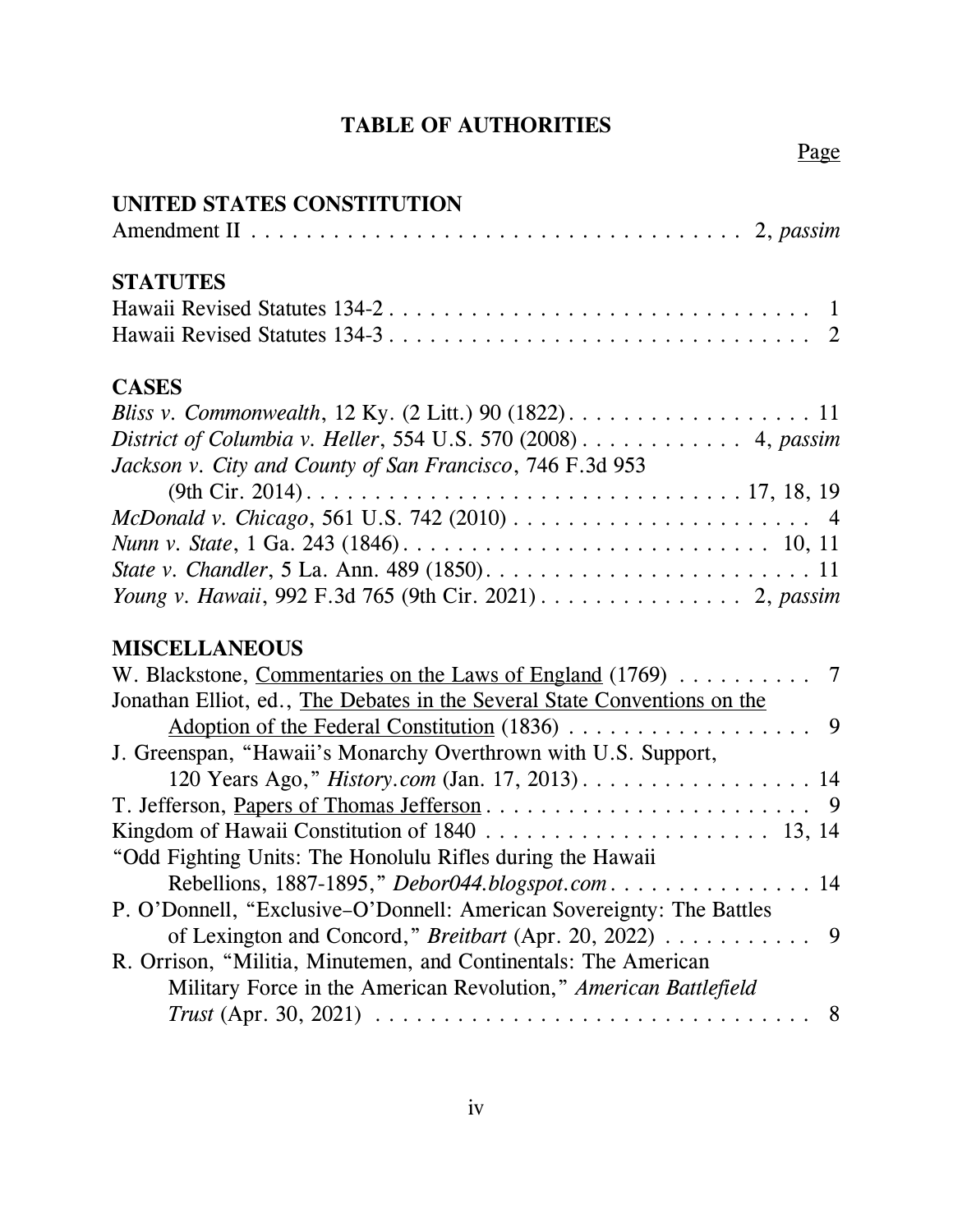| Michael P. O'Shea, "Modeling the Second Amendment Right to Carry              |  |
|-------------------------------------------------------------------------------|--|
| Arms (I): Judicial Tradition and the Scope of 'Bearing Arms' for              |  |
|                                                                               |  |
| J. Story, III Commentaries on the Constitution of the United States (1833) 10 |  |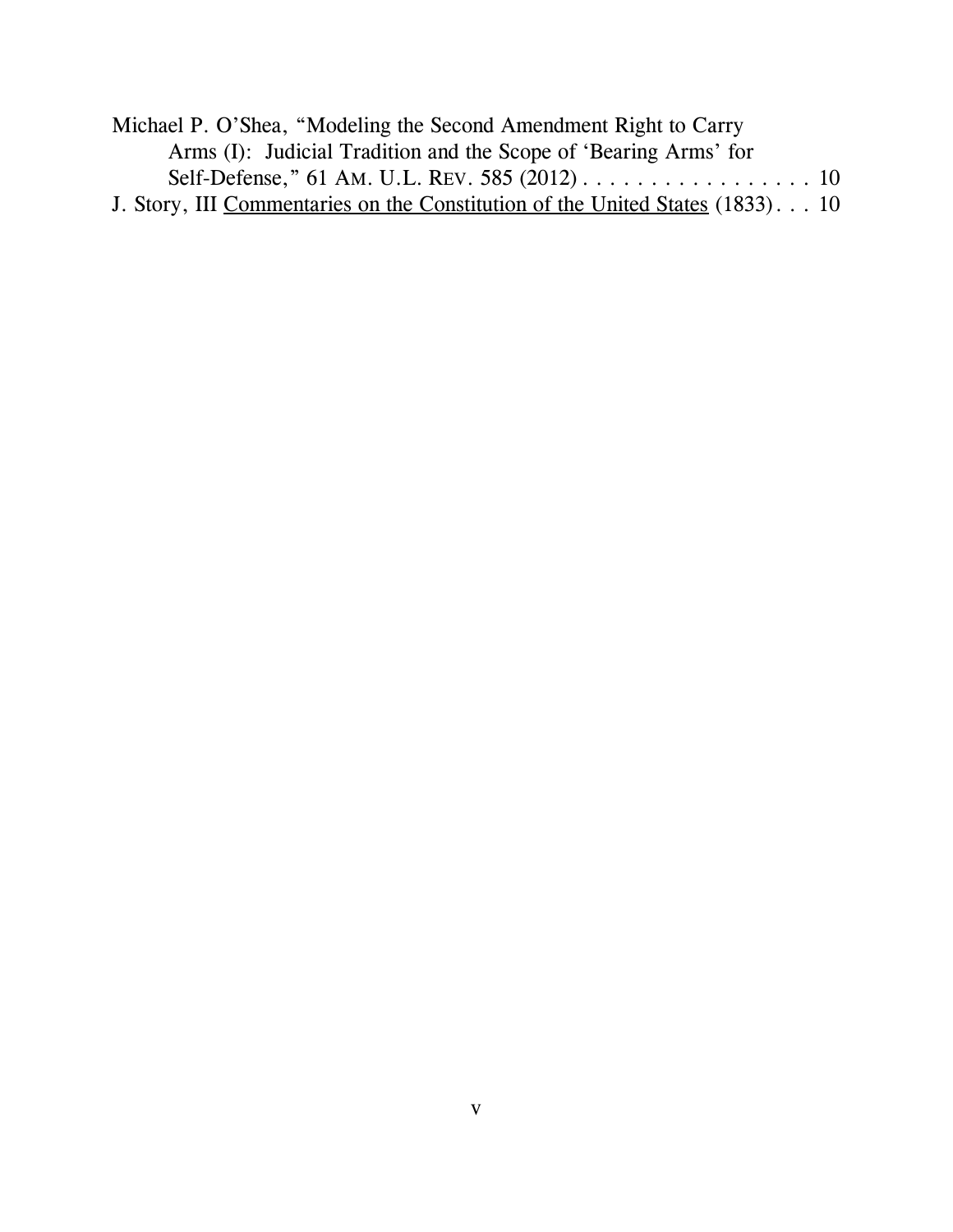### INTEREST OF AMICI CURIAE<sup>1</sup>

Gun Owners of America, Inc., Gun Owners Foundation, Gun Owners of California, Heller Foundation, Oregon Firearms Federation, Tennessee Firearms Association, Virginia Citizens Defense League, Grass Roots North Carolina, America's Future, Inc., and Conservative Legal Defense and Education Fund are nonprofit organizations, exempt from federal taxation under sections 501(c)(3) or 501(c)(4) of the Internal Revenue Code. Restoring Liberty Action Committee is an educational organization. Each is dedicated, inter alia, to the correct construction, interpretation, and application of law.

#### STATEMENT OF THE CASE

On October 24, 2019, Plaintiffs Todd Yukutake and David Kikukawa filed suit challenging two Hawaii restrictions on firearm ownership. Yukutake v. Conners, 554 F. Supp. 3d 1074, 1079 (D. Haw. 2021). In Hawaii, permits to acquire handguns are valid only for one purchase and expire in 10 days. See Hawaii Revised Statutes (H.R.S.) 134-2(e). Additionally, Hawaii requires

<sup>&</sup>lt;sup>1</sup> All parties have consented to the filing of this brief *amicus curiae*. No party's counsel authored the brief in whole or in part. No party or party's counsel contributed money that was intended to fund preparing or submitting the brief. No person other than these amici curiae, their members, or their counsel contributed money that was intended to fund preparing or submitting this brief.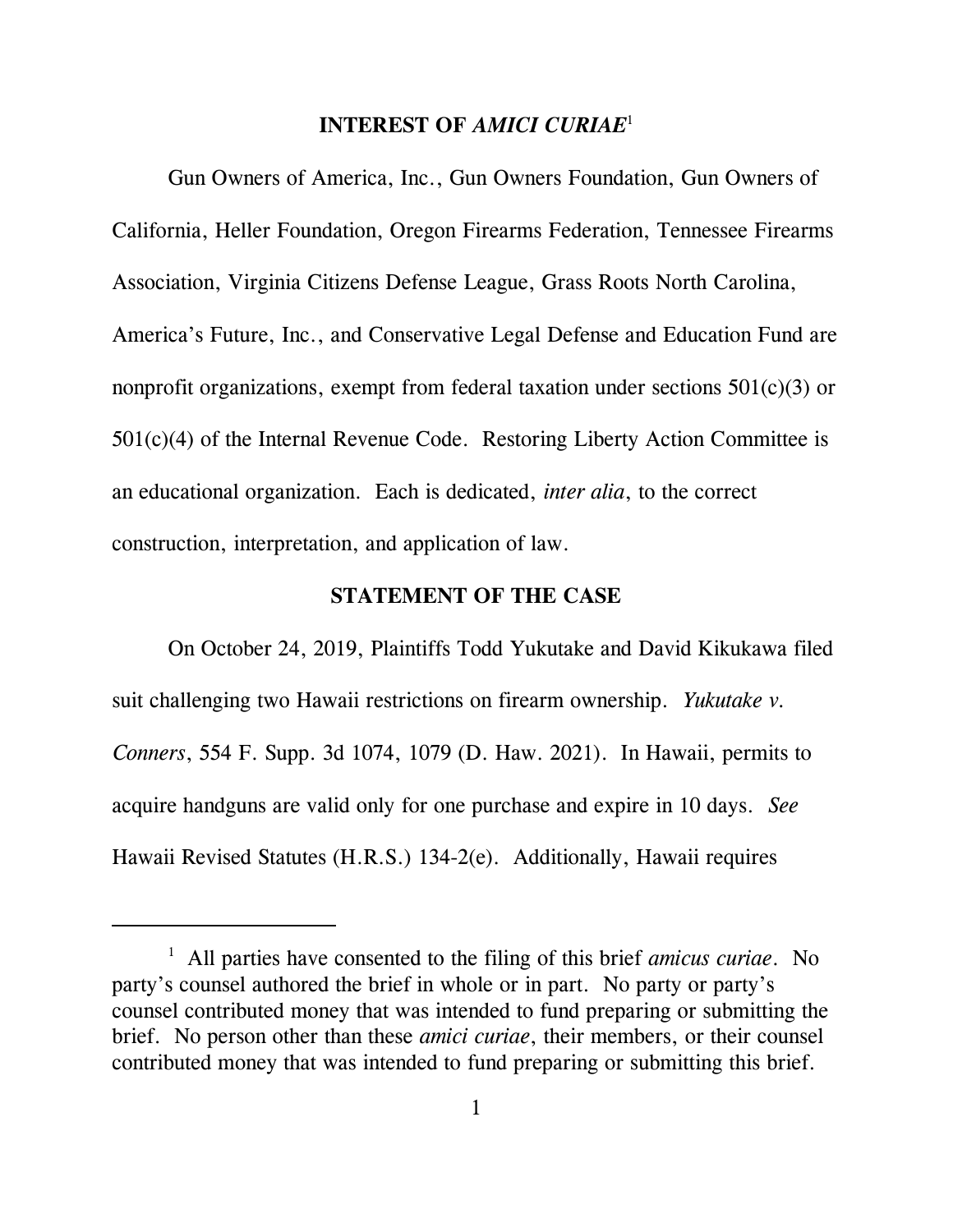owners to personally bring newly acquired firearms to the police station for registration. See H.R.S. 134-3(c). Plaintiffs alleged that both restrictions were unconstitutional. Hawaii defended the constitutionality of both provisions, arguing that intermediate scrutiny should be applied by the court.

On June 28, 2021, the district court heard argument on competing motions for summary judgment and, on August 16, 2021, the court granted summary judgment for Plaintiffs, while denying summary judgment to Defendants. Yukutake at 1079, 1090-91.

Drawing from this Court's test in Young v. Hawaii, 992 F.3d 765 (9th Cir. 2021), the district court determined that the 10-day permit use period was not "longstanding," and thus not "presumptively valid." Yukutake at 1083. The court determined that intermediate scrutiny applied, because the imposition on the Second Amendment was "not a severe burden." Id. The court then found the provision failed to survive intermediate scrutiny. Id. at 1084.

The Court also struck down the in-person registration requirement, holding that Hawaii failed to provide "'reasonable inferences based on substantial evidence' that the statute[] [was] substantially related to the governmental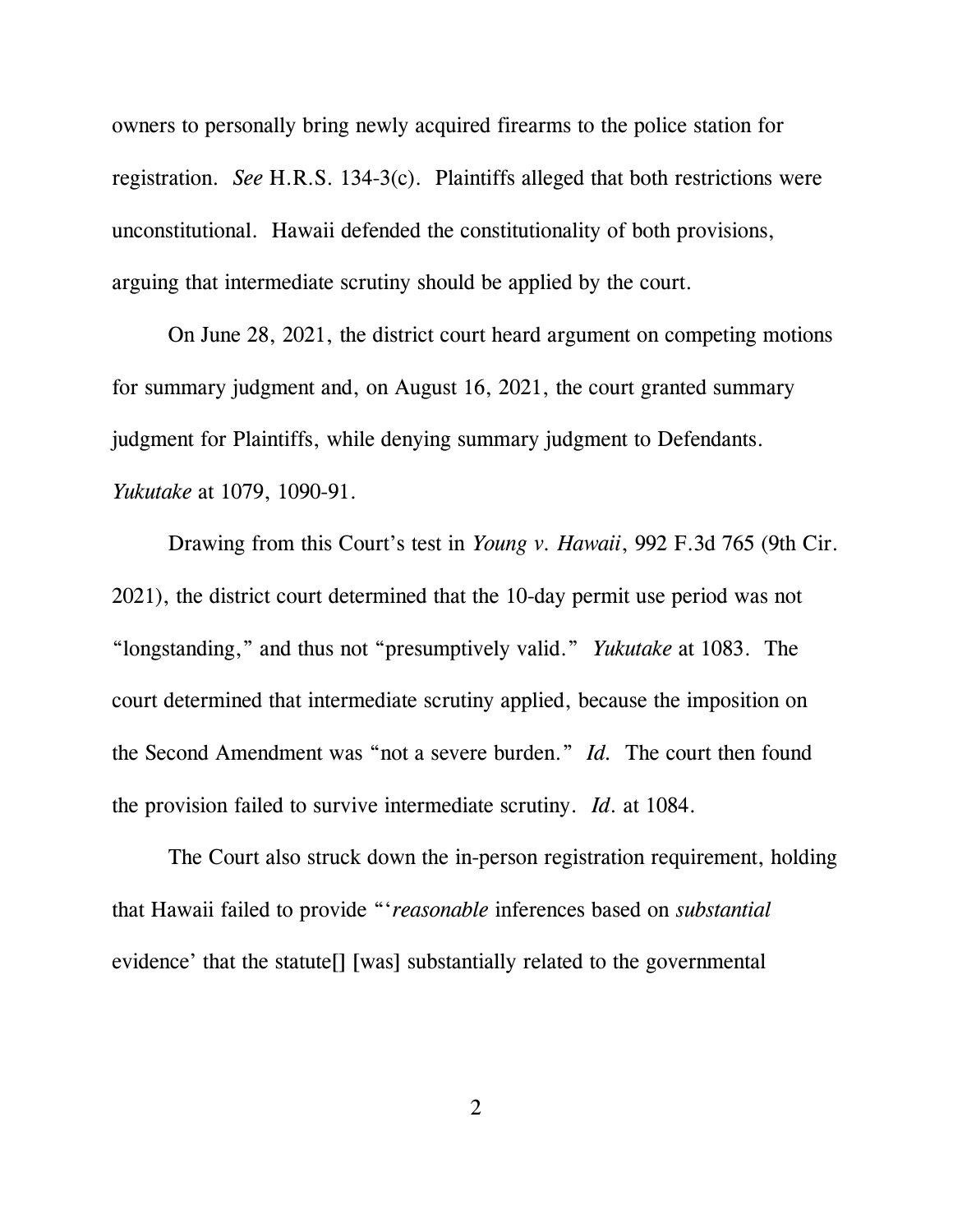interest" of public safety. *Id.* at 1088 (quoting N.Y. State Rifle & Pistol Ass'n, Inc. v. Cuomo, 804 F.3d 242, 264 (2d Cir. 2015)).

The next month, on September 23, 2021, the Court granted Hawaii's request for a stay pending appeal of the order striking down the 10-day permit use provision, but denied a stay of the order striking down the in-person registration requirement. See Opening Brief of Defendant-Appellant Holly T. Shikada ("Appellant's Br.") at 5.

### SUMMARY OF ARGUMENT

The two challenged Hawaii statutes must be viewed and analyzed individually, but also need to be viewed in the context of Hawaii's entire firearms regulatory scheme. That scheme has both the apparent intent and clear effect of "infringing" on the God-given, pre-existing, natural right of resistance and self-preservation embodied in the Second Amendment's right to keep and bear arms. The text and history of the Second Amendment protect citizens' personal and collective rights to self-defense against both lawless citizens and lawless governments.

Although in this case the district court judge reached the correct result applying the Ninth Circuit's decision in Young v. Hawaii, the Second

3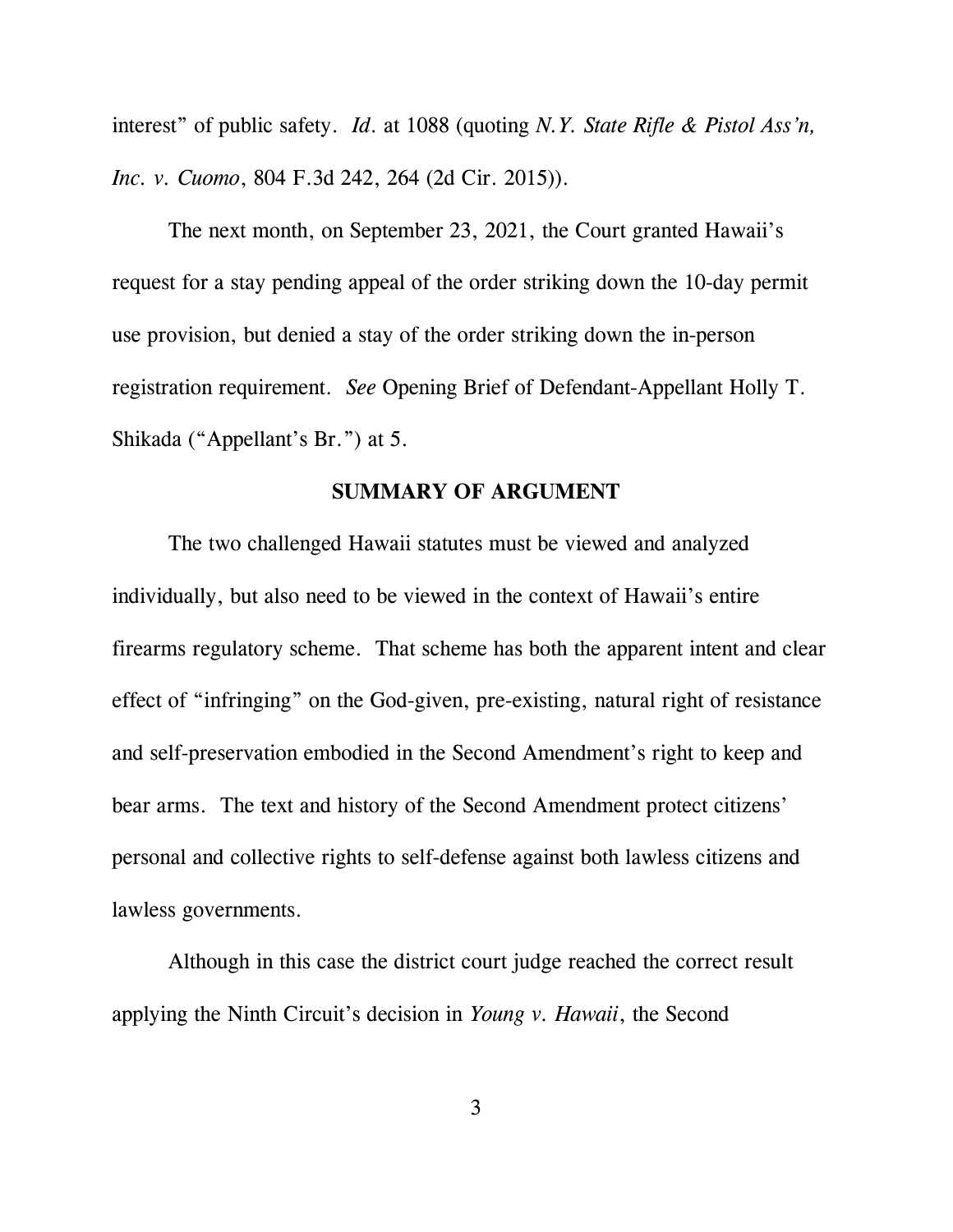Amendment should not be subjected to this Court's convoluted balancing test. As Justice Scalia has explained, "the people" did the balancing when they ratified the Second Amendment, which bars all government infringements. See District of Columbia v. Heller, 554 U.S. 570, 634-35 (2008).

Accordingly, these amici urge this Court to discard its flawed, multi-tiered balancing approach and faithfully apply the Supreme Court's Heller and McDonald v. Chicago, 561 U.S. 742 (2010) decisions, under which Hawaii's uniquely restrictive firearms regime must fail.

#### ARGUMENT

# I. HAWAII'S FIREARMS REGULATIONS VIOLATE THE TEXT AND CONTEXT OF THE SECOND AMENDMENT.

#### A. The Hawaii Statutory Scheme for Firearms Regulation.

Before analyzing the specifics of the two firearms laws that were struck down by the district court, it should be noted that Hawaii has perhaps the nation's most onerous firearms regulation regime. As one judge of this Court has explained, Hawaii's firearms statutes:

generally require that gun owners keep their firearms at their "place of business, residence, or sojourn." H.R.S. §§ 134-23 to -27.... For concealed carry, section 134-9 provides that "[i]n an exceptional case, when an applicant shows reason to fear injury to the applicant's person or property, the chief of police of the appropriate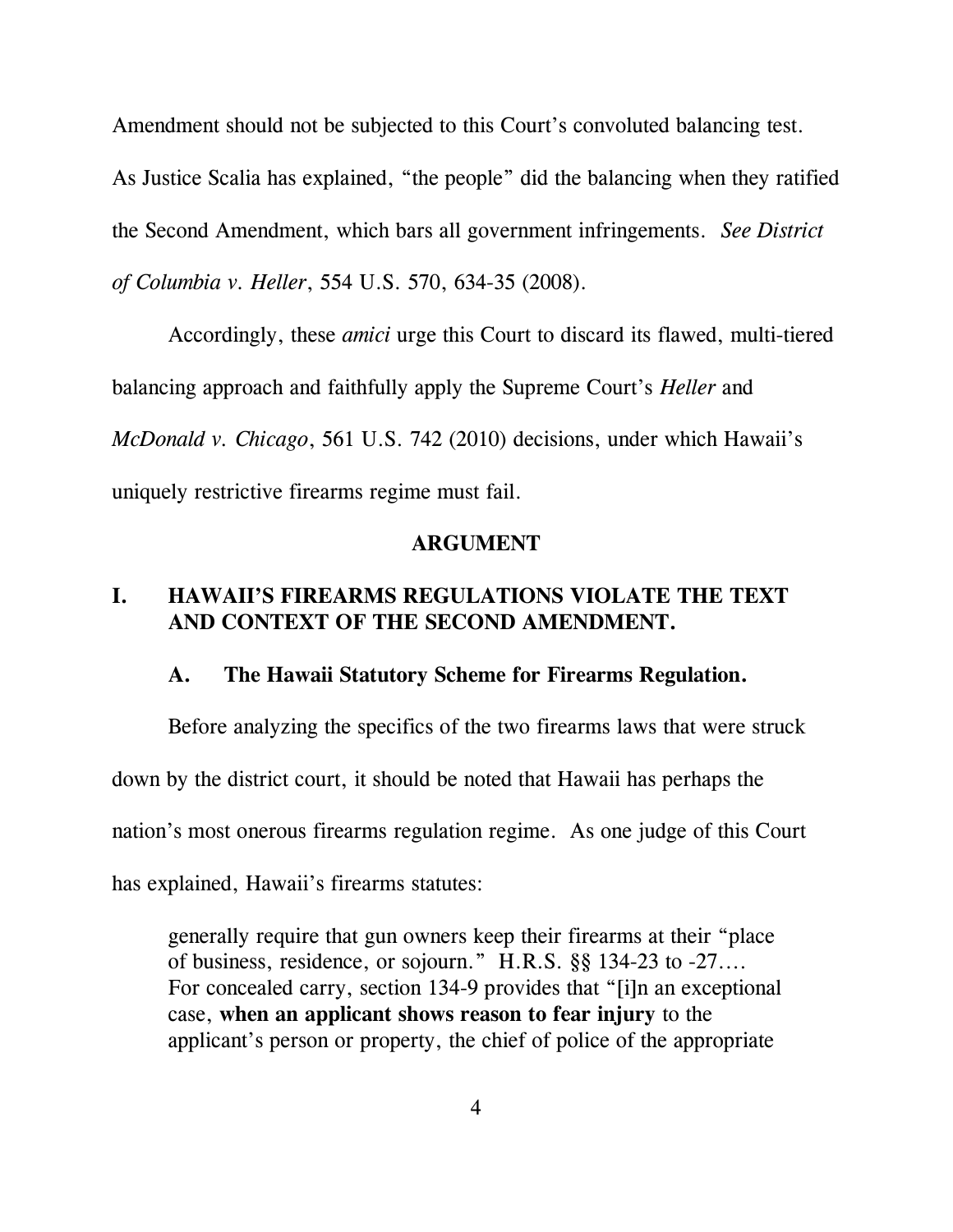county may grant a license to an applicant ... to carry a pistol or revolver and ammunition therefor concealed on the person." Id. For open carry, the chief of police **may** grant a license only "[w]here the urgency or the need has been sufficiently indicated" and the applicant "is engaged in the protection of life and property." [Young v. Hawaii, 992 F.3d 765, 829 (O'Scannlain, J., dissenting) (emphasis added).]

Additionally, each county in the state has discretion to impose even tighter restrictions. For example, Hawaii County created an open-carry licensing regime that is available only to "'private detectives and security guards.'" Id.

In contrast, the Second Amendment protects against any "infringement," not just "total destruction," as this Court's Young decision assumed. Young at 855 (O'Scannlain, J., dissenting). However, even applying that test, Judge O'Scannlain persuasively argued in Young that "Hawaii's severe deprivation of the core right to carry a firearm in public ... amount[s] to a total destruction of such right."  $Id<sup>2</sup>$  The law provides only that police may issue, not must issue, licenses, leaving the exercise of the federal constitutional right subject to police

<sup>&</sup>lt;sup>2</sup> Judge O'Scannlain explained: "Counsel for [Hawaii] County acknowledged as much at oral argument ... stating that, to his knowledge, no one other than a security guard  $-$  or someone similarly employed  $-$  had ever been issued an open-carry license. Hawaii's Attorney General ... likewise failed to provide evidence that any of Hawaii's counties had ever issued an open-carry permit to even a single person not employed in the security profession...." Young at 856 (O'Scannlain, J., dissenting) (emphasis added).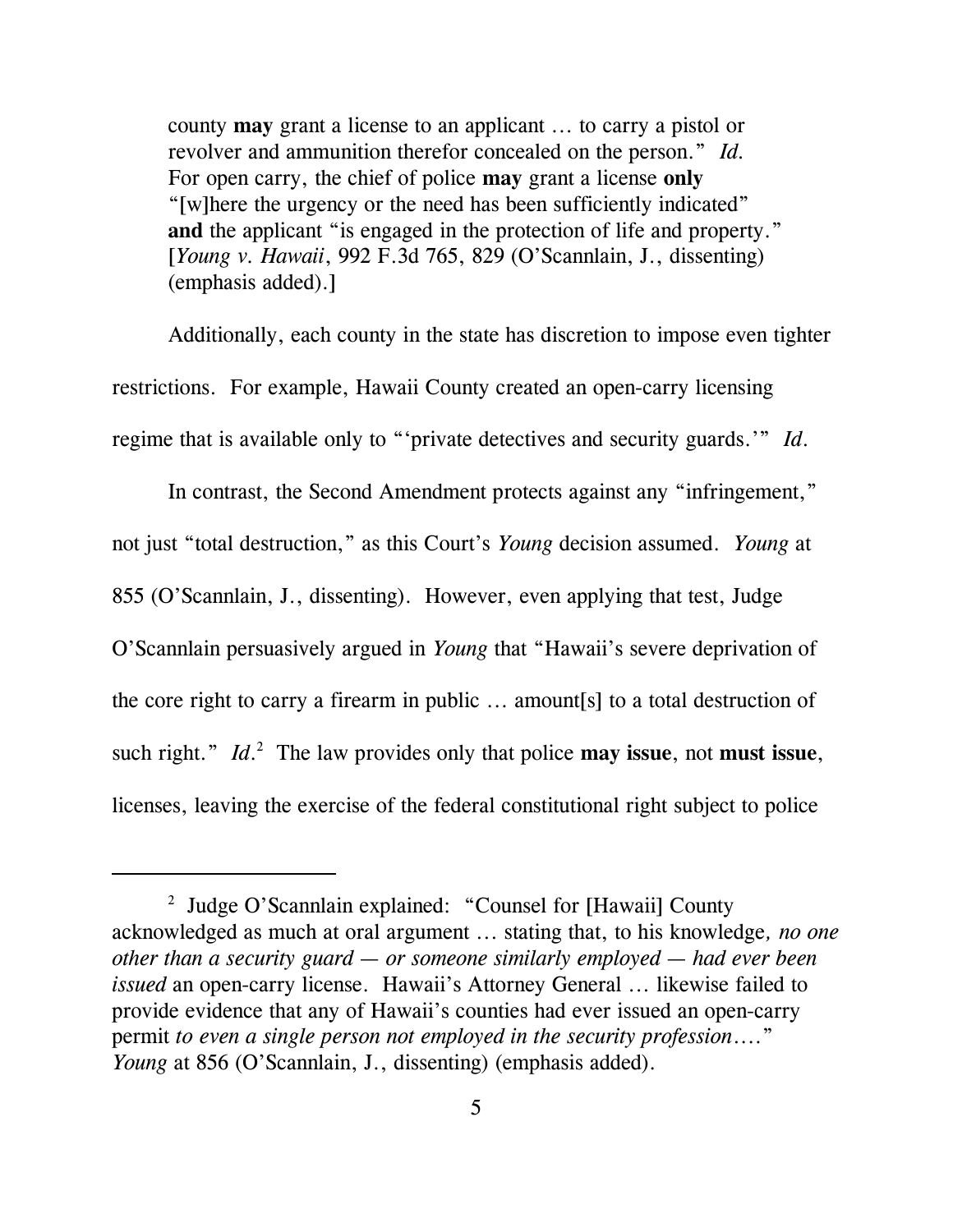discretion. A simple rewording of Hawaii's statute illustrates its unconstitutionality. The statute could just as accurately say, "police may refuse to grant any licenses to bear arms." To most, the latter rendering would be plainly unconstitutional — but the effect is the same. Police are not required to grant firearms licenses, can refuse at their discretion, and have uniformly done so. Thus, even applying the erroneous "total destruction" standard, it is reasonable to conclude that the Hawaii statutory scheme "amount[s] to a total destruction of such right."

#### B. The Text of the Second Amendment.

The Second Amendment declares: "A well regulated Militia, being necessary to the security of a free State, the right of the people to keep and bear Arms, shall not be infringed."

The prefatory clause of the Second Amendment — to ensure the ability of citizens to organize themselves into a self-regulated citizens militia — was overlooked by the district court. Likewise, the district court did not address the stated objective of the Second Amendment — to preserve "the security of a free State." However, the text "the right of the people to keep and bear Arms, shall

6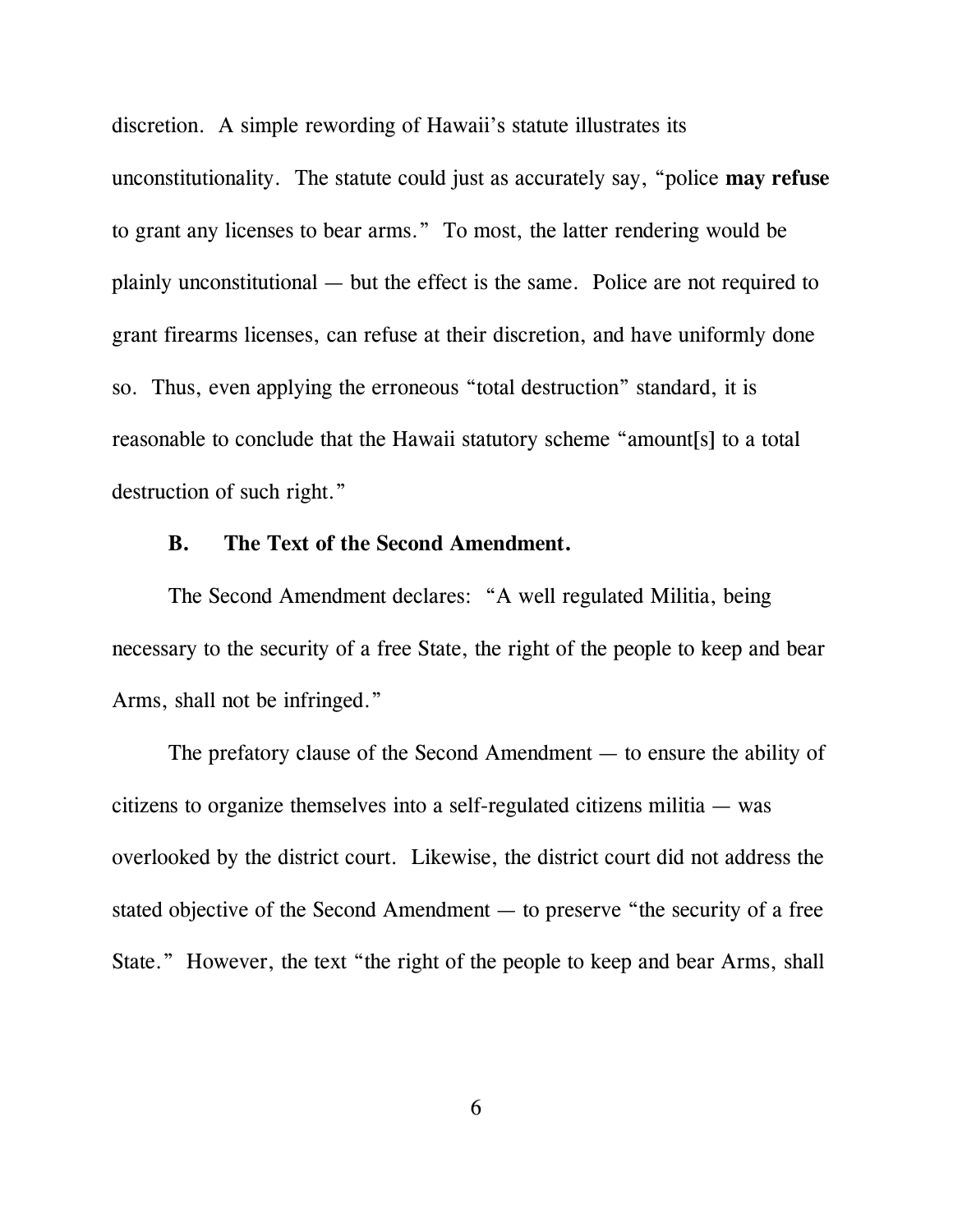not be infringed," could not be more clear and should be dispositive of the case.

As the *Heller* decision instructs:

The very text of the Second Amendment implicitly recognizes the pre-existence of the right and declares only that it "shall not be infringed".... "[t]his is not a right granted by the Constitution. Neither is it in any manner dependent upon that instrument for its existence." [*Heller* at 592 (internal citation omitted).]

Thus, the right to keep and bear arms did not originate with the Second Amendment. Rather, it was based on what Blackstone called "the natural right of resistance and self-preservation," and "the right of having and using arms for self-preservation and defence." W. Blackstone, IV Commentaries on the Laws of England at 139-40 (1769). The Amendment recognizes and protects that natural right — but does not limit or diminish it. Hawaii's progressively onerous regulatory regime stands in diametrical opposition to the Amendment's text and the God-given right it reflects and protects.

### C. The Immediate History Underlying the Second Amendment.

The historical context of the adoption of the Second Amendment is instructive. As the Heller decision explains, the purpose of the Second Amendment is fundamentally "the purpose ... of being armed and ready for offensive or defensive action in a case of conflict with another person." Heller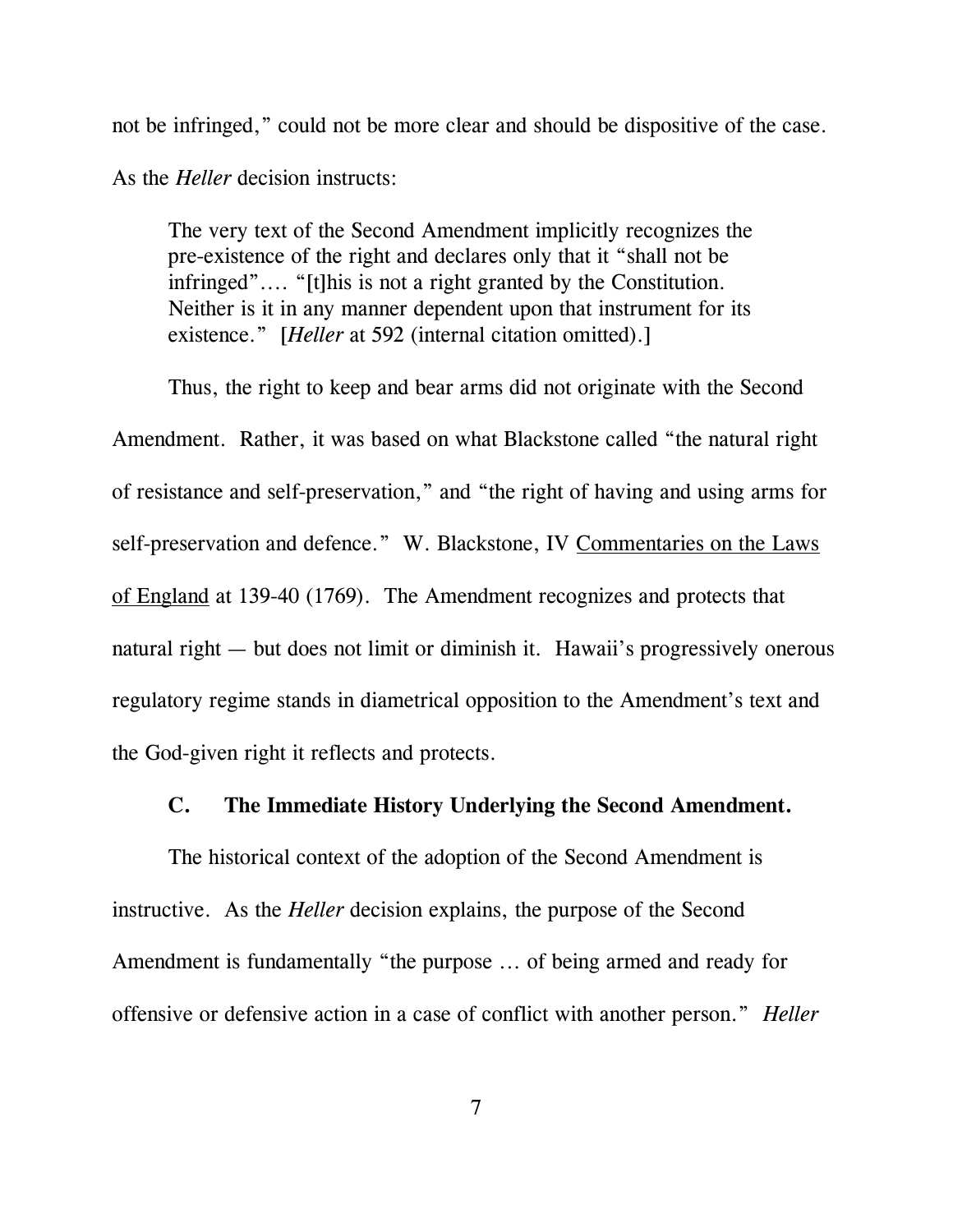at 584 (internal citation omitted). That right of self-defense reflects a right against unlawful acts both of other citizens and of government itself. "[T]he right helped to secure the ideal of a citizen militia, which might be necessary to oppose an oppressive military force if the constitutional order broke down." Id. at 599. Indeed, the most obvious recent use of the militia that no doubt was in the minds of the Framers was the use of state militias against the duly constituted, but oppressive and lawless, government of King George III. Indeed, state militias were a crucial weapon in the fight for independence:

Militias were the main colonial military organization for defense, but they were only part-time and very nonstandardized or professional....

At the Battle of Bunker Hill, outside Boston, militia dealt a deadly blow to the British. [A]t battles such as Bennington, Vermont, King's Mountain, Cowpens, both in South Carolina and Guilford Courthouse, in North Carolina, the militia was crucial to American victories. [R. Orrison, "Militia, Minutemen, and Continentals: The American Military Force in the American Revolution," American Battlefield Trust (Apr. 30, 2021).]

Moreover, the precipitating event of the "shot heard around the world" that launched the Revolution involved gun control. The first battles at Lexington and Concord were occasioned by an attempt by British general Thomas Gage to seize American powder and arms stored in Concord in an attempt to disarm the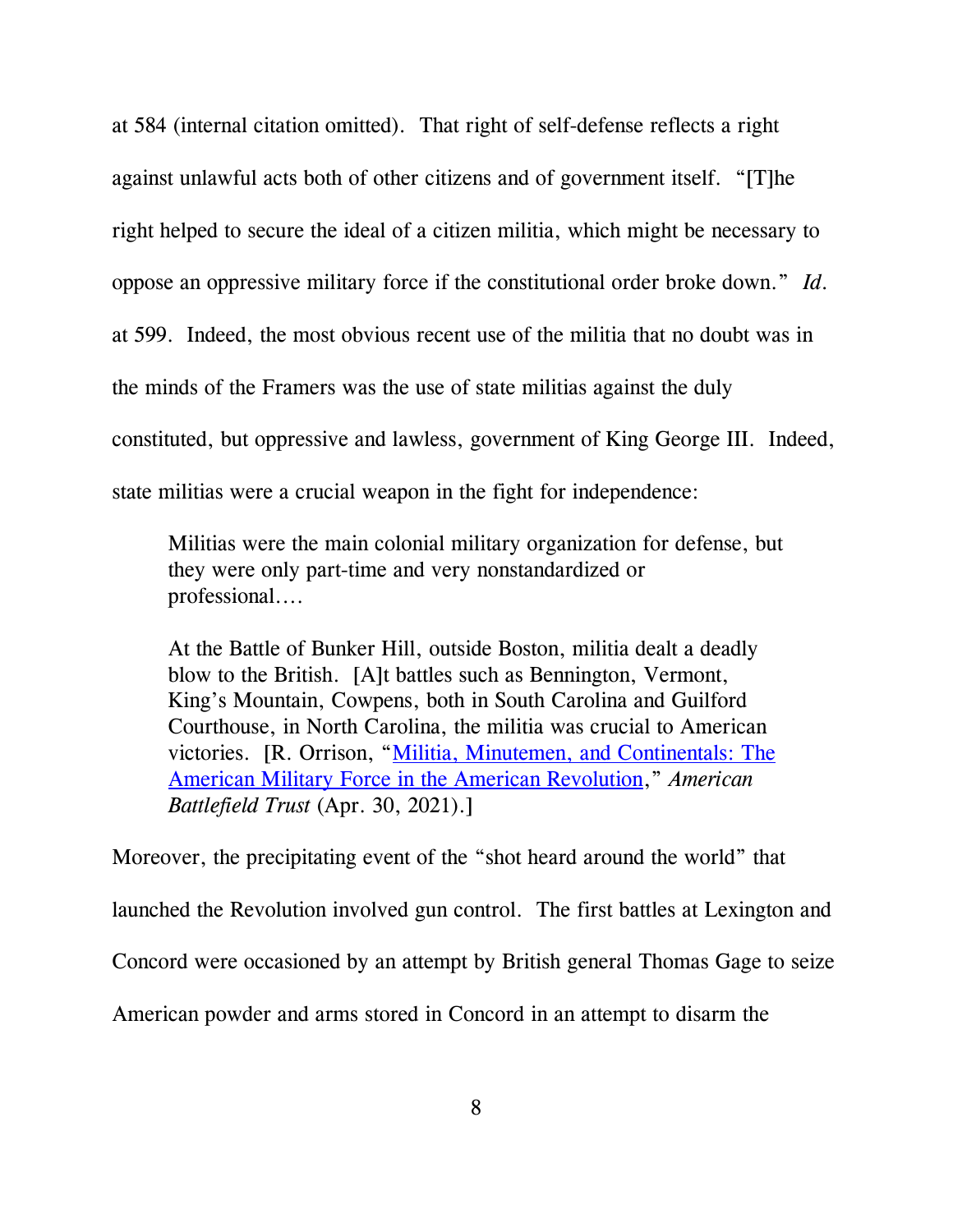colonists so they could not resist exercises of arbitrary power.<sup>3</sup> Pennsylvania's royal governor urged King George "to disarm the people," as "the most effectual way to enslave them."<sup>4</sup>

During Virginia's ratification convention, Patrick Henry noted: "The great object is, that every man be armed.... Every one who is able may have a gun."<sup>5</sup> In his first draft of the Constitution of Virginia, Thomas Jefferson put it this way: "No freeman shall be debarred the use of arms."<sup>6</sup>

The Framers equated ubiquitous firearm ownership with enhanced public safety, but Hawaii's Senate Judiciary Committee concludes the opposite — that Hawaii's severe restrictions serve the purpose of "*everyone* deserv[ing] to feel free from the threat of harm wherever they go." Defendant's Memorandum in Support of Summary Judgment at 7.

<sup>&</sup>lt;sup>3</sup> P. O'Donnell, "American Sovereignty: The Battles of Lexington and Concord," Breitbart (Apr. 20, 2022).

<sup>4</sup> Speech by George Mason to Virginia Ratification Convention (1788) in 3 Jonathan Elliot, ed., The Debates in the Several State Conventions on the Adoption of the Federal Constitution at 380 (1836).

<sup>&</sup>lt;sup>5</sup> Speech by Patrick Henry in The Debates at 386.

<sup>&</sup>lt;sup>6</sup> The Virginia Constitution of 1776, First Draft by Jefferson [before June 13, 1776], in Papers of Thomas Jefferson, 1:344.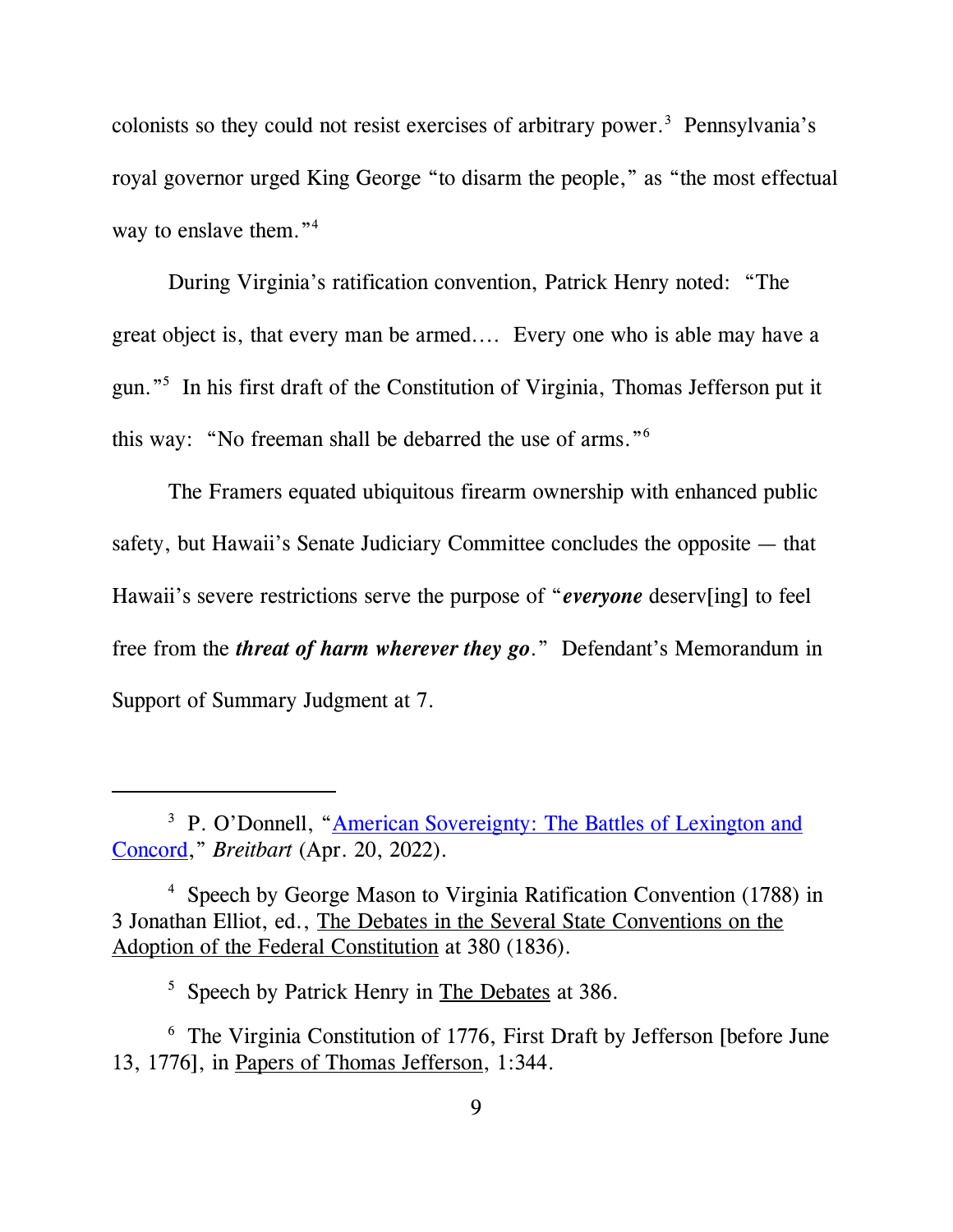In his Commentaries on the Constitution, Supreme Court Justice Joseph Story explained:

The right of the citizens to keep and bear arms has justly been considered, as the palladium of the liberties of a republic; since it offers a strong moral check against the usurpation and arbitrary power of rulers; and will generally, even if these are successful in the first instance, enable the people to resist and triumph over them. [J. Story, III Commentaries on the Constitution of the United States, p. 708 (Hilliard, Gray & Co.: 1833) (emphasis added).]

After having successfully rebuffed attempts by the English king at disarmament, the Framers had just won the nation's independence through force of arms. They allowed no ambiguity in the scope of the right when they chose the words: "shall not be infringed." The Second Amendment was intended both for individual and collective defense, against both lawless citizens and lawless governments. Hawaii's draconian firearms regulations reject the view of the Framers of the Constitution.

### D. Early Case Law in the States.

One of the earliest state cases interpreting the Second Amendment is Nunn v. State. "No case, historic or recent, is discussed more prominently or positively in Heller."<sup>7</sup> In *Nunn*, the court made clear:

<sup>&</sup>lt;sup>7</sup> Michael P. O'Shea, "Modeling the Second Amendment Right to Carry Arms (I): Judicial Tradition and the Scope of 'Bearing Arms' for Self-Defense,"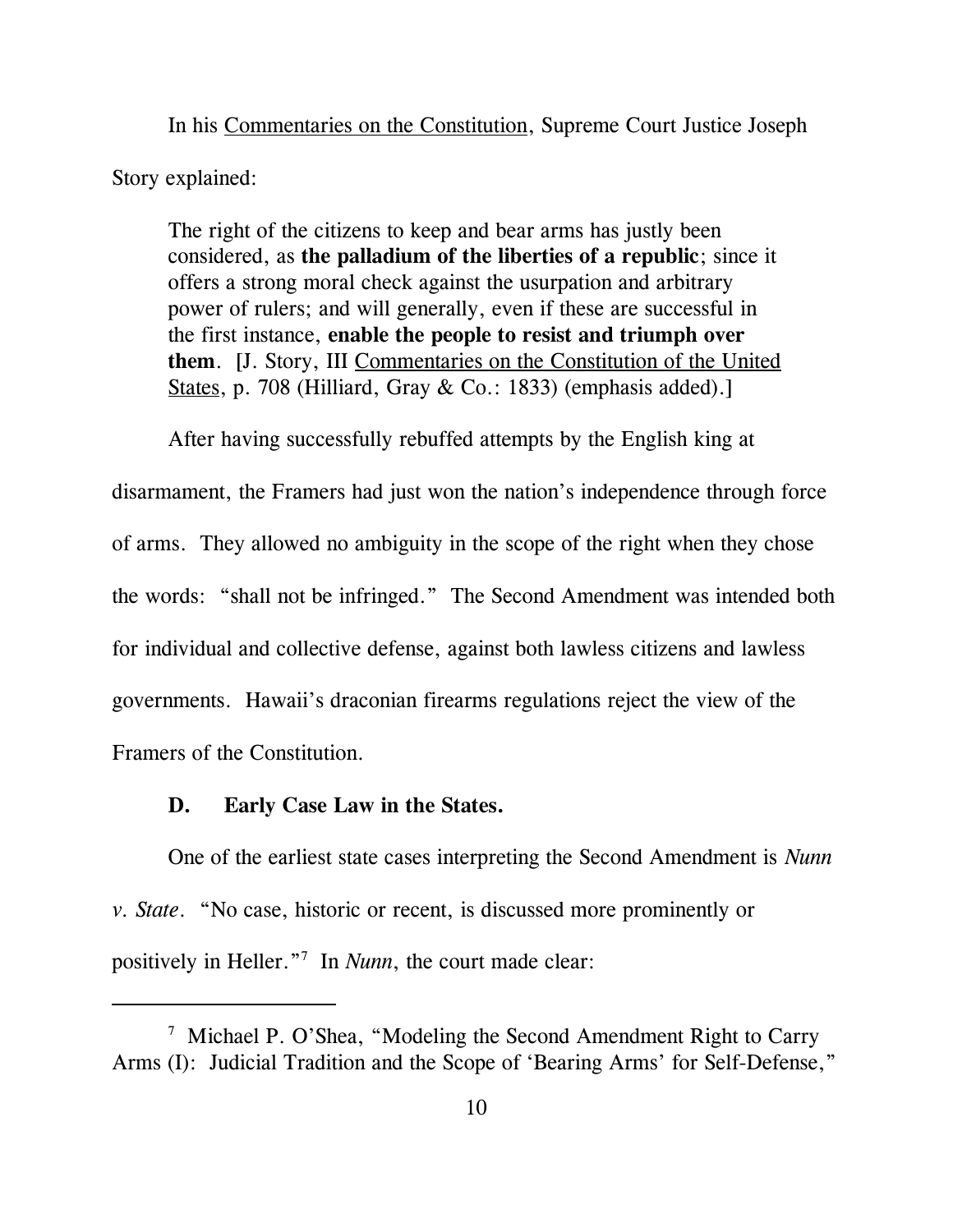The right of the whole people, old and young, men, women and boys, and not militia only, to keep and bear arms of every description, and not *such* merely as are used by the *militia*, shall not be *infringed*, curtailed, or broken in upon, in the smallest degree. [Nunn v. State, 1 Ga. 243, 251 (1846).]

Other early state courts cited in Heller are in accord. "Interpreting Kentucky's Second Amendment analogue ... the state's highest court had no doubt that any law restricting the public carry of firearms would 'import a restraint on the right of the citizens to bear arms.'" Bliss v. Commonwealth, 12 Ky. (2 Litt.) 90 at 90, 92 (1822) (Cited in Young at 834 (O'Scannlain, J., dissenting)). Louisiana's Supreme Court agreed in 1850, asserting that the Second Amendment protects the "right to carry arms ... 'in full open view,' which places men upon an equality. This is the right guaranteed by the Constitution of the United States...." State v. Chandler, 5 La. Ann. 489, 490 (1850).

Rejecting the Supreme Court's view about the text, context, history, and tradition of the Second Amendment, Appellant Hawaii badly mischaracterizes Heller as being a narrow holding, allowing almost any purported "longstanding" restriction on gun purchases. See Appellees' Answering Brief at 4-15. In

<sup>61</sup> AM. U.L. REV. 585, 627 (2012).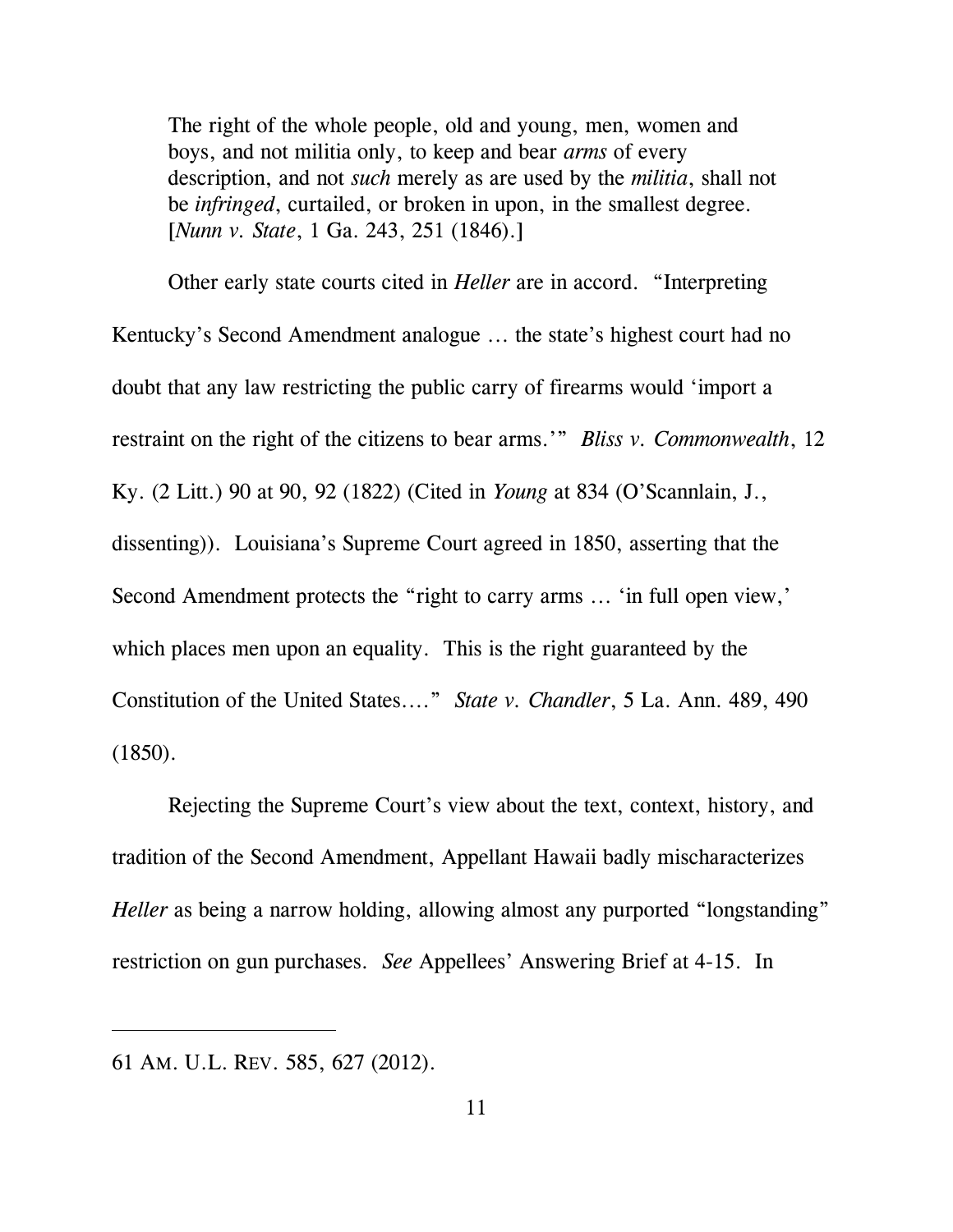essence, Hawaii treats the phrase "presumptively lawful" as though it meant "conclusively lawful" — ignoring the fact that all laws are "presumptively lawful."

It is telling that Hawaii appears to assert that any "government interest" in "public safety" supported by "common sense" is sufficient to infringe the right to keep and bear arms. Appellant's Br. at 30-41. Hawaii would have this Court treat the Second Amendment as merely a parchment barrier allowing legislative "predictive" discretion<sup>8</sup> to infringe enumerated rights at will, up to the point of "bar[ring] firearm possession completely." Yukutake v. Conners, Civil No. 19- 00578, Plaintiffs' Memo in Support of Summary Judgment, ECF 91-1, p. 14; Appellant's Br. at 30-41. It would be shocking if Hawaii argued that the First Amendment's promise of free speech allows any longstanding regulation that simply falls short of "barring speech completely." Yet that is Hawaii's position with regard to rights recognized by the Second Amendment.

Hawaii's "severe deprivation of the core right to carry a firearm in public" is so extreme in practice as to "amount[] to a total destruction of such right." Young at 855 (O'Scannlain, J., dissenting). In such a case, the admonition in

<sup>&</sup>lt;sup>8</sup> Appellant's Br. at 27.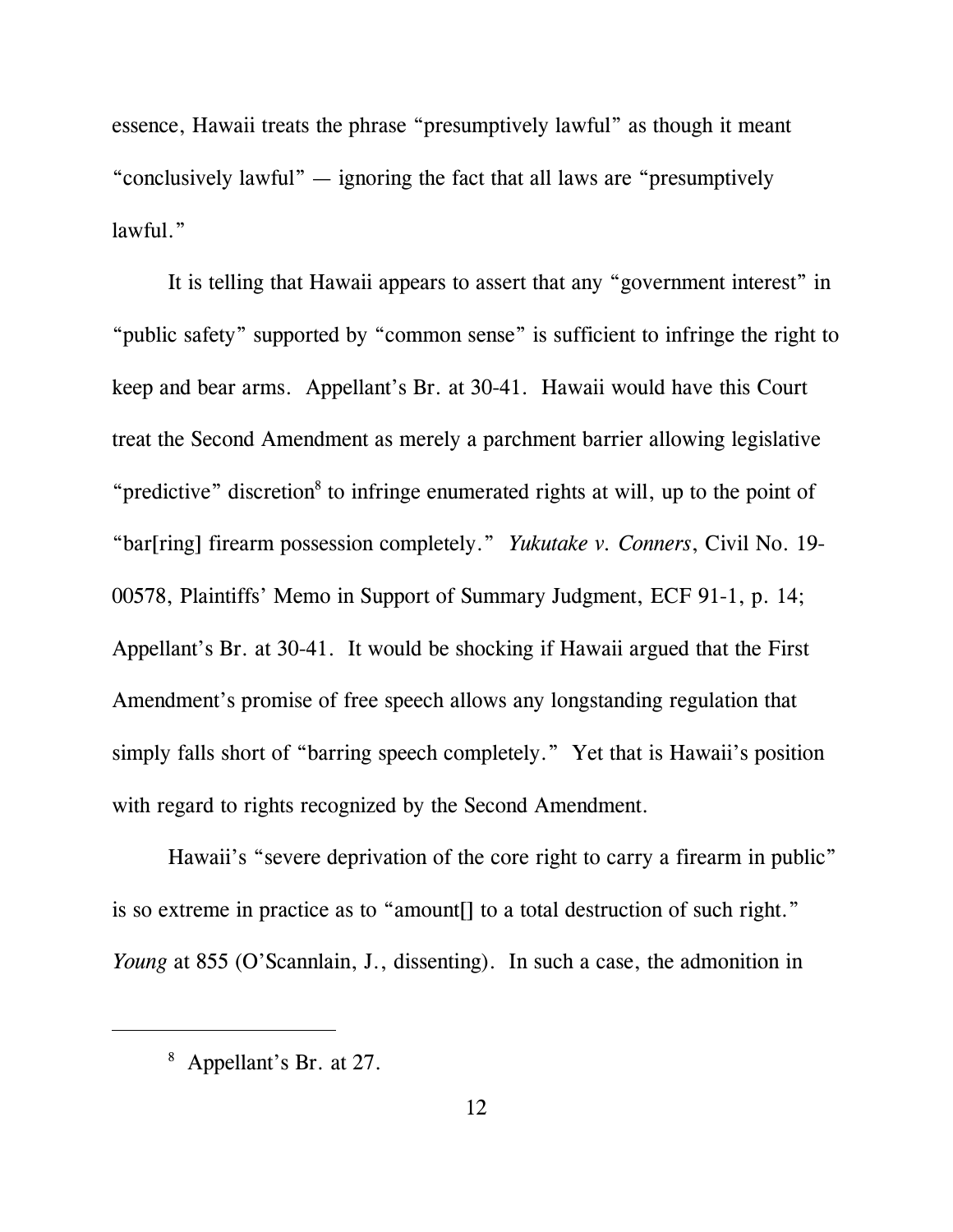Heller should be observed: "[I]t is not the role of this Court to pronounce the Second Amendment extinct." *Heller* at 636.

# E. The Historical Roots of Hawaii's Gun Control Regime Are Deeply Disturbing.

The district court traced the history of the two statutes in question before finding they were not longstanding. Yukutake at 1082-83. Despite the clear findings of the district court, on appeal, Hawaii continues to maintain that both challenged firearms statutes are longstanding, and thus should be upheld. Appellants' Brief at 22-25, 41-43. It should not be overlooked that these two statutes are part of a repressive set of Hawaiian gun control laws with a historical background that should give this Court pause in upholding them as urged by Hawaii.

In Young, this Court notes that "Hawai'i law began limiting public carriage of ... firearms, more than 150 years ago... in 1852." Young at 773. However, when the 1852 law was implemented, Hawaii was an independent monarchy, not subject to the Second Amendment. Hawaii's position on firearms was the polar opposite of that of the United States. Whereas the Second Amendment recognizes and protects "the right of the people" to keep and bear arms, the 1840 Hawaii Constitution vests all rights to arms in the government alone: the "four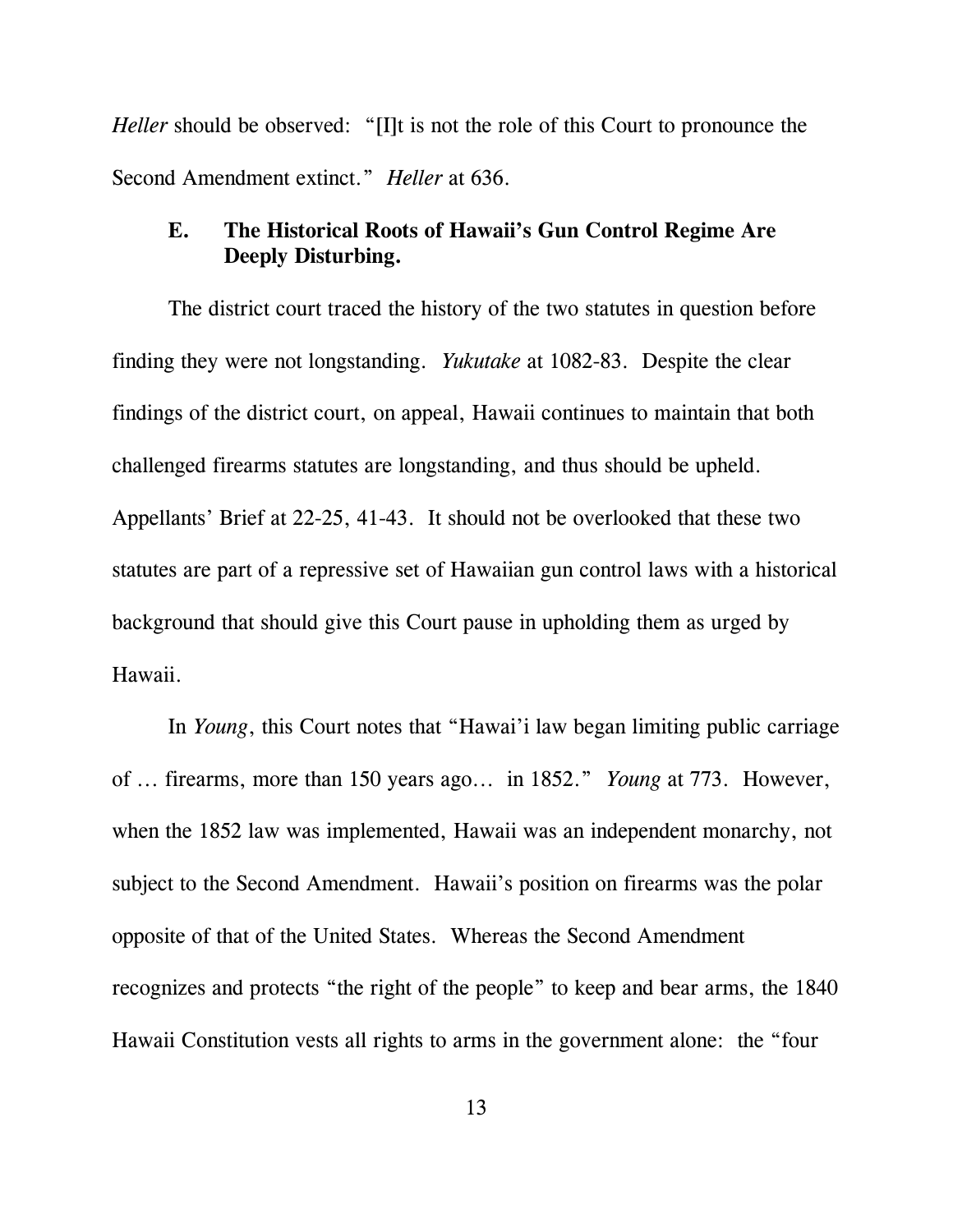Governors over these Hawaiian Islands ... shall have charge of ... the arms and all the implements of war." Kingdom of Hawaii Constitution of 1840, "Governors." Where the United States Constitution declares itself as speaking for the sovereign "People of the United States," the 1840 Hawaii Constitution states that the king "is the sovereign of all the people and all the chiefs." Id., "Prerogatives of the King."

Native Hawaiians had no firearms until their first interaction with white traders and explorers. Then, firearms from white traders and settlers were used to forcibly "unite[] Hawaii's eight main islands into a single kingdom [under] Kamehameha I...."<sup>9</sup> American settlers, with the aid of their firearms, continued to increase their power, while Hawaii's gun control laws limited the ability of native islanders to resist.<sup>10</sup> Americans were later able to seize substantial control over the Hawaiian Islands through the "Bayonet Constitution" of 1887, imposed on Hawaii's King Kalakaua at gunpoint $11$ :

<sup>&</sup>lt;sup>9</sup> J. Greenspan, "Hawaii's Monarchy Overthrown with U.S. Support, 120 Years Ago," History.com (Jan. 17, 2013).

<sup>&</sup>lt;sup>10</sup> See, e.g., "Odd Fighting Units: The Honolulu Rifles during the Hawaii Rebellions, 1887-1895," Debor044.blogspot.com ("The downfall of both the Kingdom of Hawaii and the independent Hawaiian republic ... were both directly linked to actions of the Honolulu Rifles brigade.").

<sup>&</sup>lt;sup>11</sup> "July 6, 1887: Bayonet Constitution," NationalGeographic.org.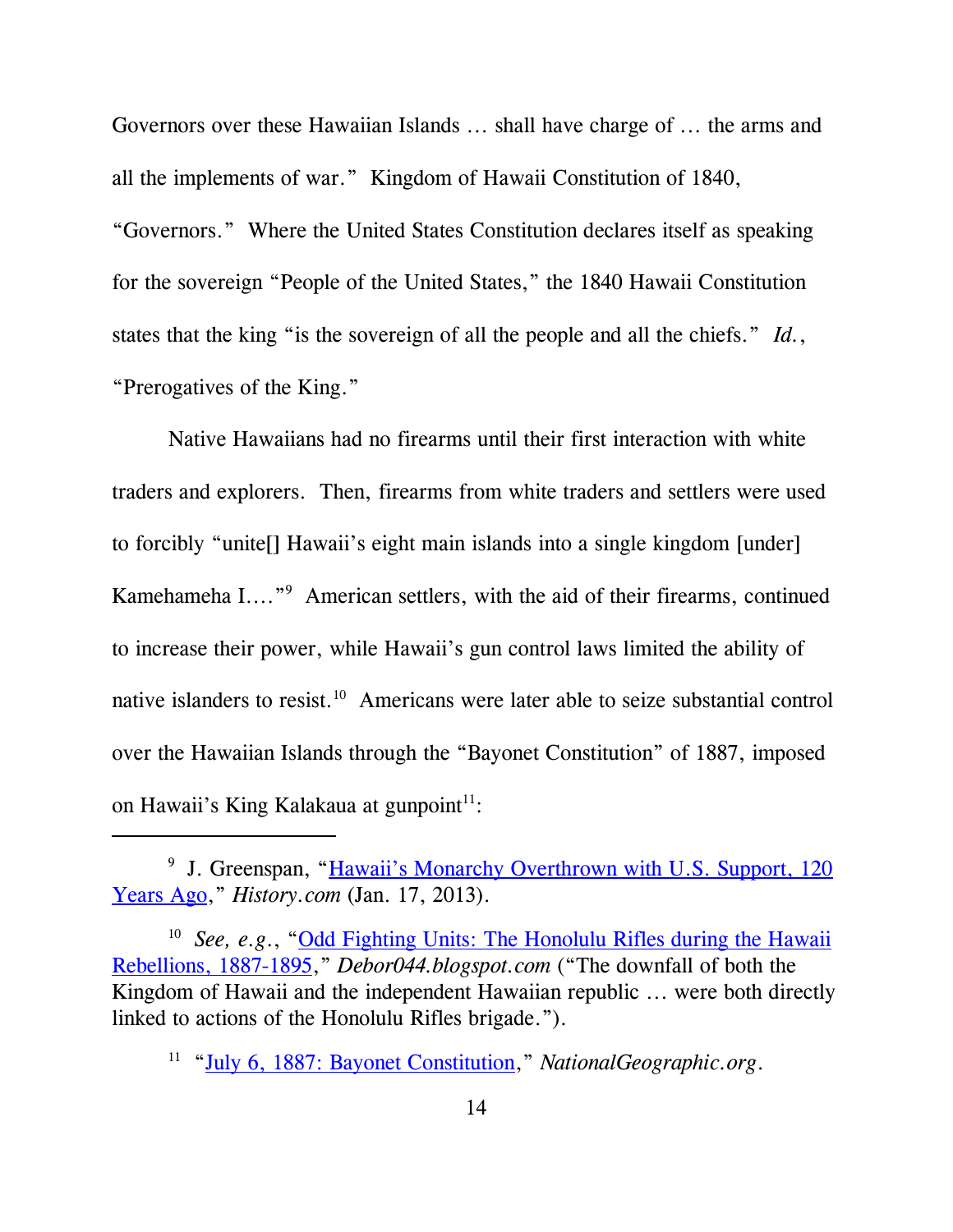The guns surrounding Kalakaua ... belonged to members of a militia nicknamed the Honolulu Rifles, made up largely of white settlers ... [and] affiliated with a group called the Hawaiian League, which drafted the new constitution to transfer power from the monarchy to the more settler-friendly legislature.  $[d.1]$ 

For these reasons, Hawaiian gun control laws have a troubling pedigree.

They originated when the elites ruled over the people. In our nation where the People are the ultimate sovereigns, their right to keep and bear arms cannot be infringed by government.

### II. SECOND AMENDMENT RIGHTS CANNOT BE LIMITED BY USE OF JUDGE-EMPOWERING INTEREST-BALANCING TESTS.

In *Young v. Hawaii*, this Court subjected the clear command that "the right ... to keep and bear Arms, shall not be infringed" to a convoluted, multi-tiered "balancing test." This balancing tangle is alien to the text and history of the Amendment discussed supra, as well as the Supreme Court's decisions in Heller and McDonald, and "reduces the right to 'bear Arms' to a mere inkblot." Young at 829 (O'Scannlain, J., dissenting). The current flawed "balancing tests" provide almost no real check on that control but, even under the Young test, the district court struck down the two challenged statutes. In Heller, the Supreme Court observed in passing: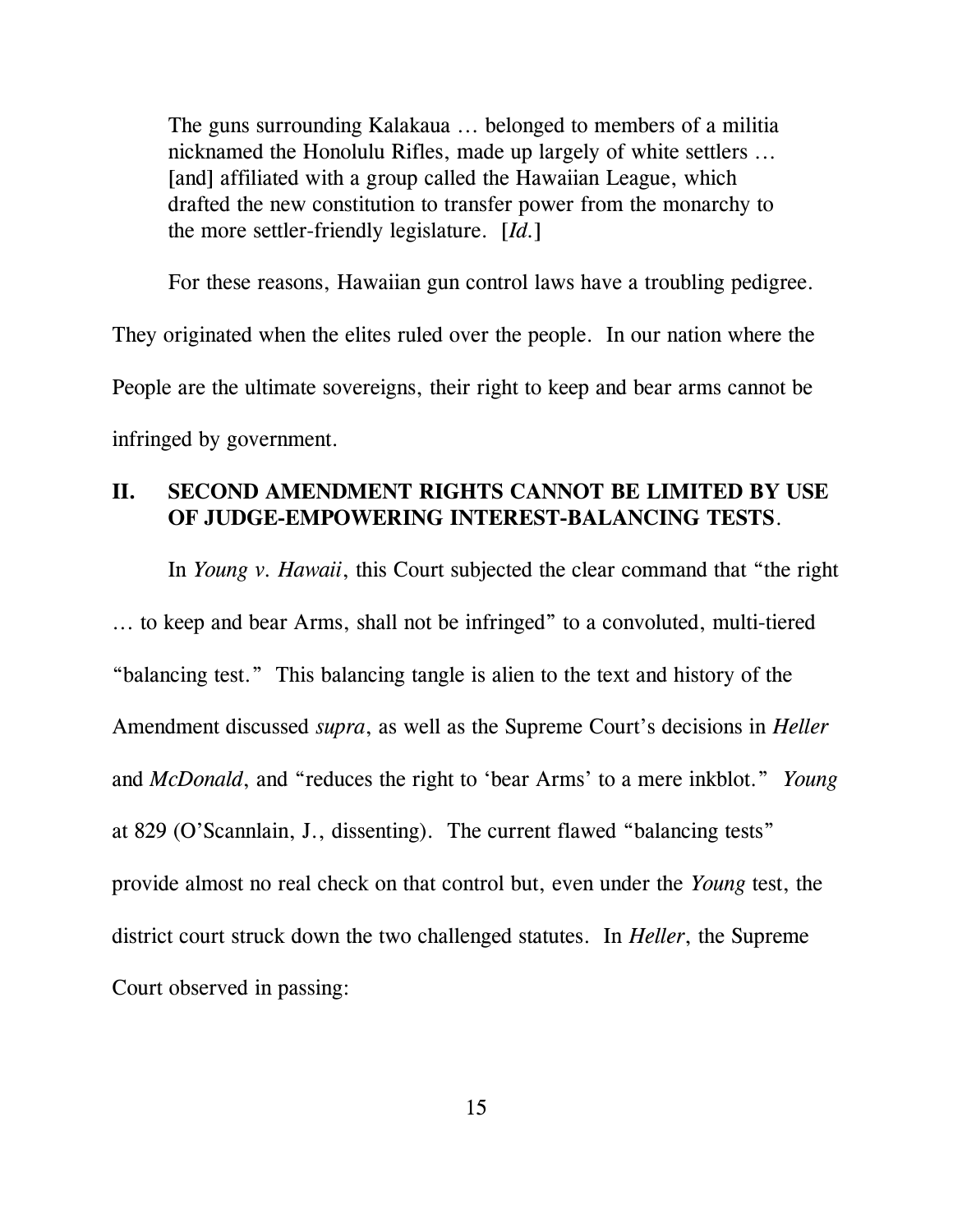Although we do not undertake an exhaustive historical analysis today of the full scope of the Second Amendment, nothing in our opinion should be taken to cast doubt on longstanding prohibitions on the possession of firearms by felons and the mentally ill, or laws forbidding the carrying of firearms in sensitive places such as schools and government buildings, or laws imposing conditions and qualifications on the commercial sale of arms. [Heller at 626-27 (emphasis added).]

Since *Heller*, federal courts have latched onto this language as offering them carte blanche to uphold all manner of infringements. Yet, from a reading of the entire Heller decision, clearly the Supreme Court was not stating that all "longstanding prohibitions" were automatically validated — but that was the view of the district court, and that is the view of Hawaii. Yukutake at 1081; Appellant's Br. at 7-8. Rather, the Court left evaluation of other restrictions to another day, whether they be "longstanding" or not.

In most instances, the "two-step analysis" is a long and winding road that leads to the conclusion that a pre-existing right that "shall not be infringed" may be essentially as regulated or unregulated as a given state or municipality wishes in its "predictive" discretion. However, here, the district court determined the restrictions were not longstanding, and therefore could not be sustained even under Young.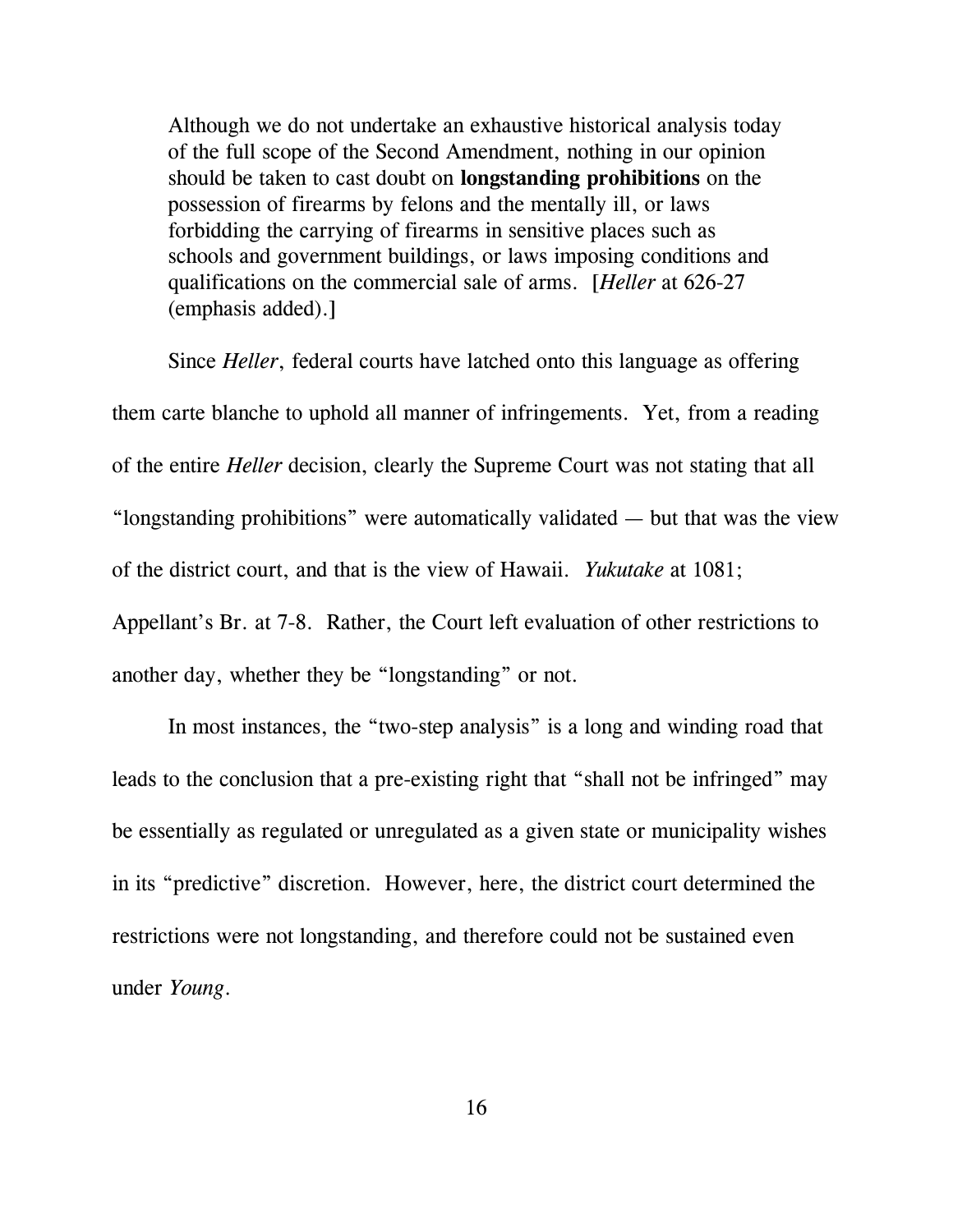On appeal, there is now risk that this Court could reject the entire district

court analysis and determine that the statutory provisions at issue are

longstanding, even if of recent origin. If so, these *amici* would urge this Court

to re-examine its convoluted interest-balancing test, as announced in Jackson v.

City and County of San Francisco, 746 F.3d 953 (9th Cir. 2014), which proceeds

as follows:

In the first step, we ask "whether the challenged law burdens conduct protected by the Second Amendment," Chovan, 735 F.3d at 1136, based on a "historical understanding of the scope of the [Second Amendment] right," *Heller*, 554 U.S. at 625, or whether the challenged law falls within a "well-defined and narrowly limited" category of prohibitions "that have been historically unprotected." To determine whether a challenged law falls outside the historical scope of the Second Amendment, we ask whether the regulation is one of the "presumptively lawful regulatory measures" identified in Heller, ... or whether the record includes persuasive historical evidence establishing that the regulation at issue imposes prohibitions that fall outside the historical scope of the Second Amendment. *[Id. at 960 (internal citations omitted).]* 

Although this test is grounded in prior decisions of this Court, it has no

roots in the text, context, history, or tradition of the Second Amendment and is

not permitted by Heller and McDonald.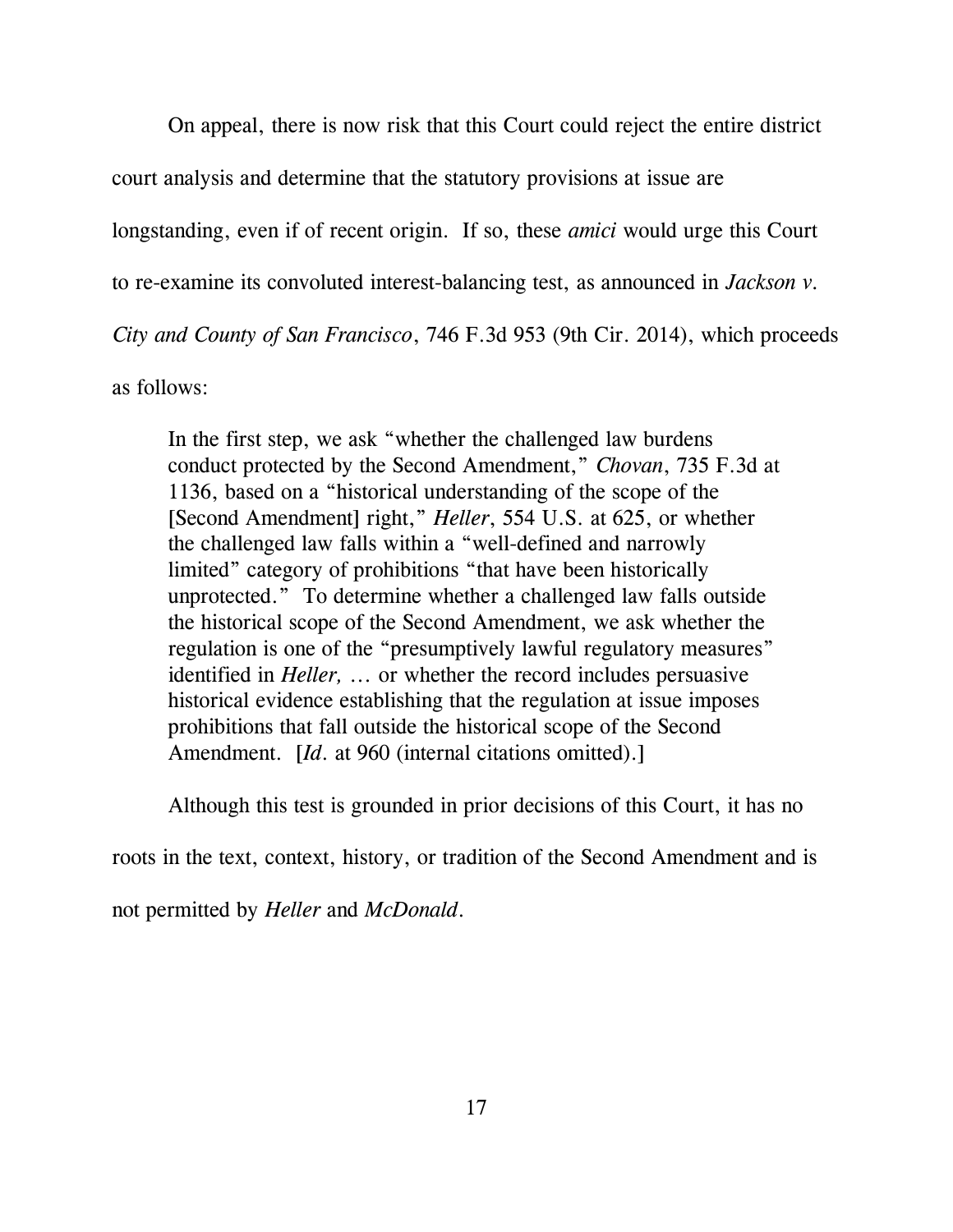Under this test, only if the Court believes that the statute being challenged for infringing the Second Amendment actually "burdens" the right to keep and bear arms does it proceed to the second step. There:

[i]f a prohibition falls within the historical scope of the Second Amendment, we must then proceed to the second step ... to determine the appropriate level of scrutiny. When ascertaining the appropriate level of scrutiny, "just as in the First Amendment context," we consider: "(1) 'how close the law comes to the core of the Second Amendment right' and (2) 'the severity of the law's burden on the right.'" [*Jackson* at 960-961.]

 It is not difficult to comprehend the language "the right of the people to keep and bear Arms, shall not be infringed." But the convoluted Young framework first requires a determination as to whether the infringement goes to the "core" of the right, and then how "severe" is the infringement of the right that "shall not be infringed." Both of those determinations give the reviewing court great discretion to introduce its own subjective judgment about the reasonableness of the restriction.

Then, only if the law both "implicates the core" of the right and imposes a "severe" burden, is strict scrutiny applied. If the law fails to meet either of these tests, intermediate scrutiny applies. That threshold determination generally determines the outcome of the case. Thus, by redefining the atextual terms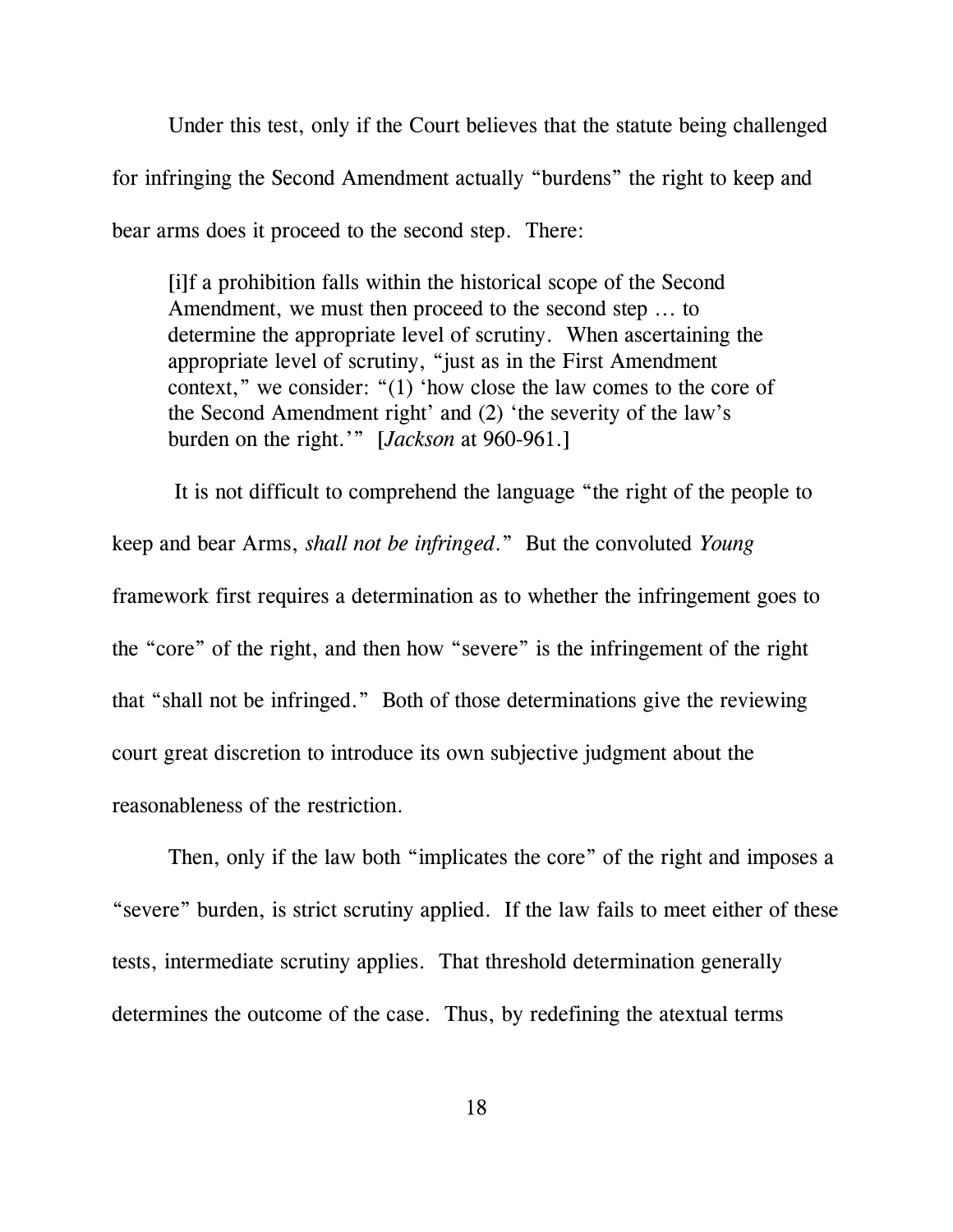"core" and "severe," the reviewing court reserves to itself the ability to choose which test to apply. In practice, courts generally use intermediate scrutiny, which allows most statutes to be upheld.

Under intermediate scrutiny, still another atextual, judge-empowering twostep test is employed. If the government objective is "'significant, substantial or important,'" and a "'reasonable fit between the challenged regulation and the asserted objective,'" all proposed infringements pass muster. Jackson at 965. Rarely does a court find an asserted government interest "unimportant," but tellingly, here the district court found there to be no real public safety justification. The district court properly rejected Hawaii's view that firearms are "unsafe," and that "public safety" requires that "everyone deserves to feel free from the threat of harm wherever they go...." Appellant's Br. at 20. Accordingly, Hawaii has enacted a regulatory labyrinth that effectively "amount[s] to a total destruction of [the] right" of self-defense. Young at 855 (O'Scannlain, J., dissenting). The Second Amendment has become effectively "extinct" in Hawaii. See Heller at 636.

Yet, the Second Amendment allows no balancing test between "legitimate government interests" in "public safety," versus the inalienable right of self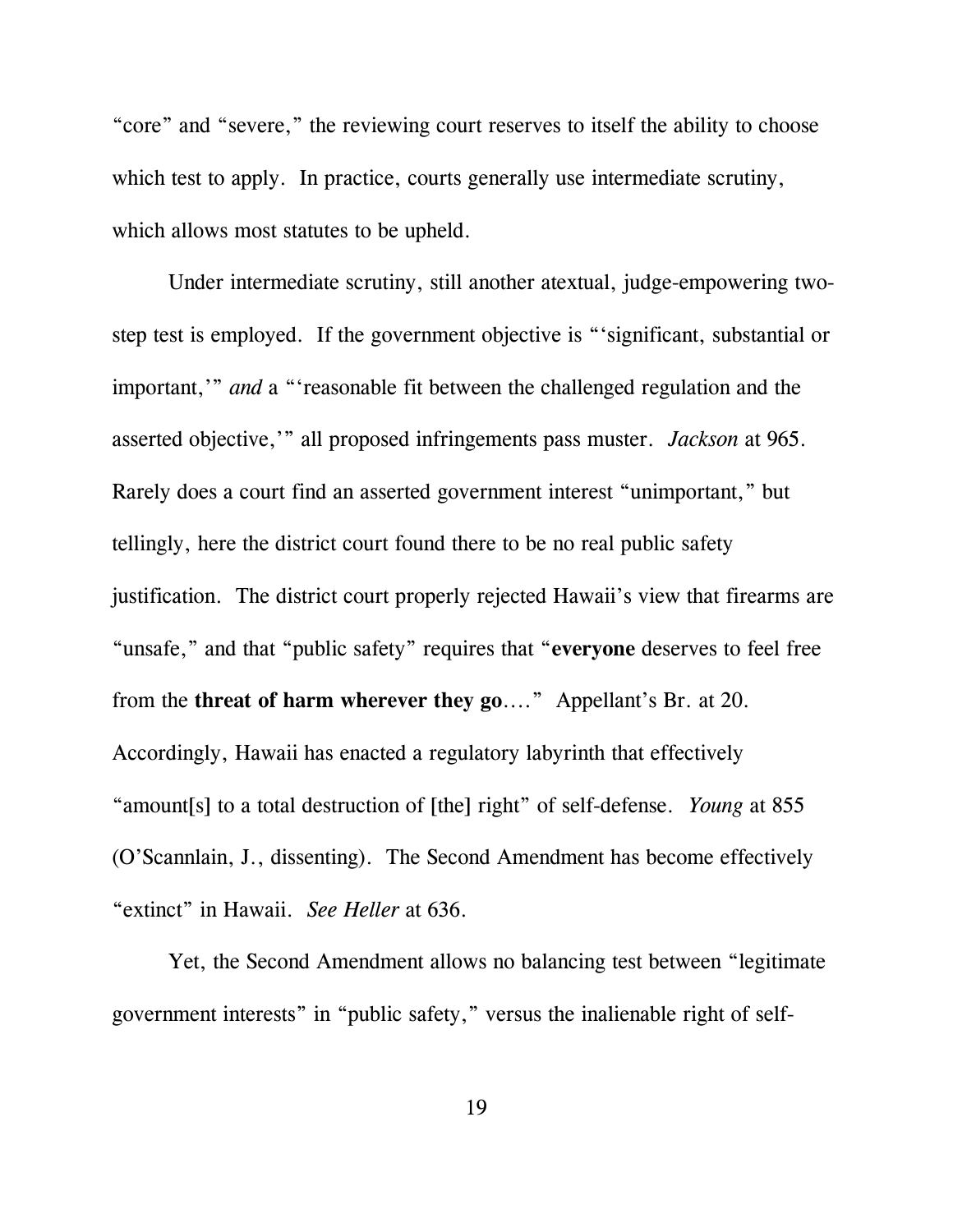defense. The Second Amendment is the test; the People already did the

balancing, as Justice Scalia explained:

We know of no other enumerated constitutional right whose core protection has been subjected to a freestanding "interest-balancing" approach. The very enumeration of the right takes out of the hands of government — even the Third Branch of Government the power to decide on a case-by-case basis whether the right is really worth insisting upon. A constitutional guarantee subject to future judges' assessments ... is no constitutional guarantee at all. Constitutional rights are enshrined with the scope they were understood to have when the people adopted them, whether or not future legislatures or (yes) even future judges think that scope too broad. We would not apply an "interest-balancing" approach to the prohibition of a peaceful neo-Nazi march... The First Amendment contains the freedom-of-speech guarantee that the people ratified, which included exceptions for obscenity, libel, and disclosure of state secrets, but not for the expression of extremely unpopular and wrong headed views. The Second Amendment ... is the very product of an interest balancing by the people. [Heller at 634-635] (emphasis added).]

Should this Court find that the Hawaii statutes are actually longstanding,

under Young, it could believe itself free to use intermediate scrutiny to uphold the statutes, even though they utterly fail the Second Amendment test announced by the Court in Heller. If this Court believes the statutes are longstanding, it should revisit its two-step test and conform its jurisprudence to the Constitution.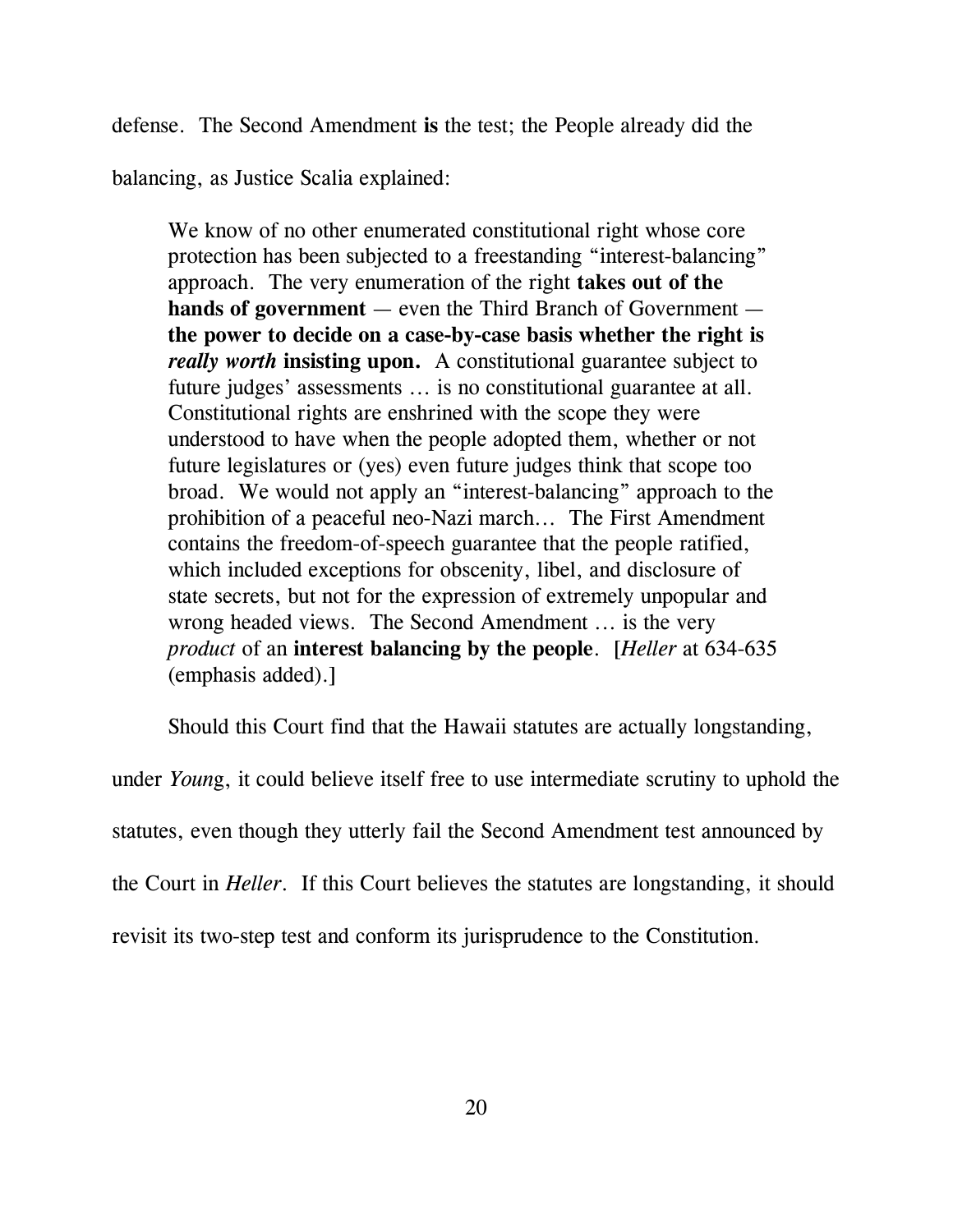### **CONCLUSION**

For the reasons stated, and based on a somewhat different analysis from

that of the district court, the ruling of the district court should be affirmed.

Respectfully submitted,

RICK BOYER JEREMIAH L. MORGAN\* INTEGRITY LAW FIRM, PLLC WILLIAM J. OLSON P.O. Box 10953 ROBERT J. OLSON Lynchburg, VA 24506 WILLIAM J. OLSON, P.C.

JOHN I. HARRIS Vienna, VA 22180-5615 SCHULMAN, LEROY & BENNETT, P.C. (703) 356-5070 3310 West End Avenue Suite 460 \*Attorney of Record Nashville, TN 37203

 /s/ Jeremiah L. Morgan 370 Maple Avenue W., Suite 4

JOSEPH W. MILLER LAW OFFICES of JOSEPH MILLER, LLC P.O. Box 83440 Attorneys for Amici Curiae Fairbanks, AK 99708 May 2, 2022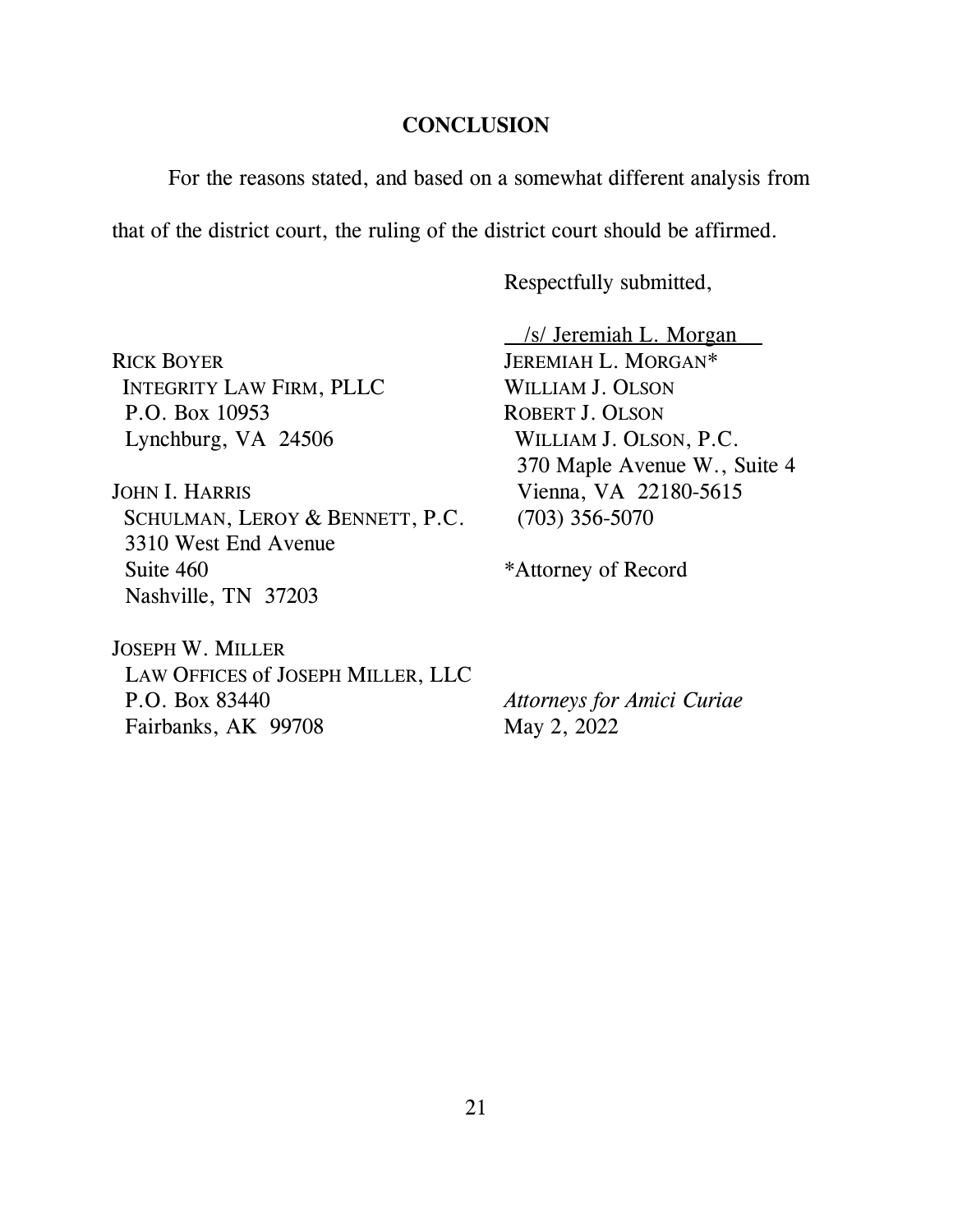# CERTIFICATE OF SERVICE

IT IS HEREBY CERTIFIED that service of the foregoing Brief Amicus

Curiae of Gun Owners of America, et al., in Support of Plaintiffs-Appellees and

Affirmance, was made, this  $2<sup>nd</sup>$  day of May 2022, by the Court's Case

Management/ Electronic Case Files system upon the attorneys for the parties.

 /s/Jeremiah L. Morgan Jeremiah L. Morgan Attorney for Amici Curiae